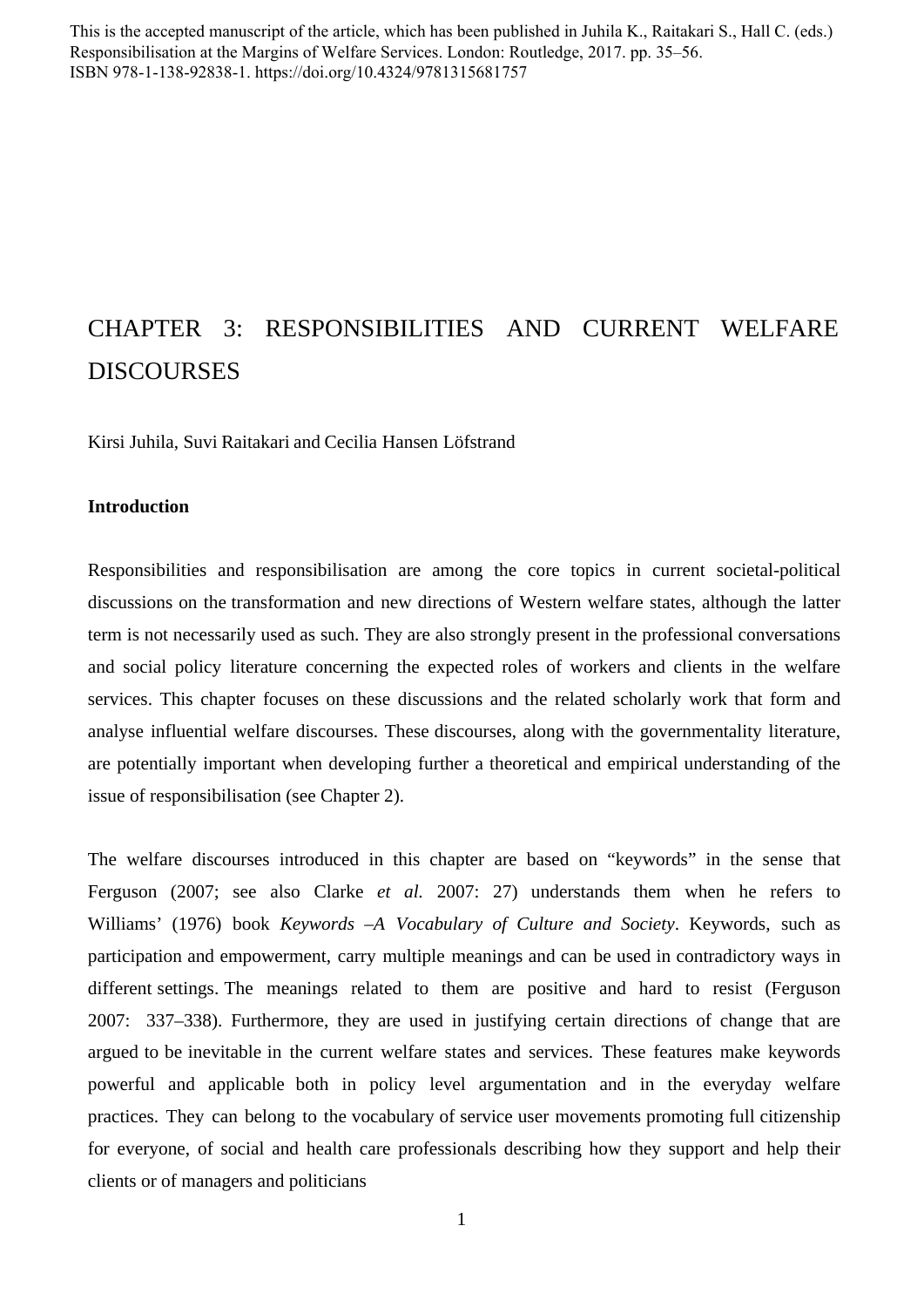seeking new ways to organise services or cost savings. Also, researchers promote and reflect the keywords in making sense of the current welfare systems, welfare work and the realities of clients.

We will concentrate on such influential welfare discourses, and their underlying keywords, that (re)organise responsibilities between clients, workers, communities and the state. We do not make a thorough review of the roots or of the multiple meanings of the discourses. Instead, we will concentrate on how the discourses bring forward and problematise responsibilities between different stakeholders; particularly between clients and welfare workers in public services. We have grouped closely related keywords together so that altogether six keywords form three pairs of keywords and larger clusters of discourses. Each cluster has certain common features. The clusters are: 1) participation and empowerment discourses, 2) consumerism and personalisation discourses and 3) recovery and resilience discourses. Despite this grouping, the discourses are also interconnected and often referred to each other in the literature.

## **Participation and empowerment discourses**

## *Participation*

Participation is a valued premise in the democratic societies, and it implies "citizen power" (Arnstein 1969). It is linked closely to the idea of active citizenship. In the general sense, participation means "being involved or associated with others in some activity" (Anré 2012). "Being involved" might take many forms and occur in diverse contexts: from joining in spontaneous demonstrations to voting in public referendums, or from influencing personal service matters to taking part in collective user movements, or from doing voluntary work in different civil society arenas to helping old relatives or neighbours in their daily lives. Despite the various forms and contexts, participation generally means an aim to influence something and make a difference: to create more sustainable or equal societies; to influence plans and decisions concerning one's own communities, neighbourhoods or services; or to increase one's own well-being or that of other people in need. Daremo and Haglund (2008: 132) write that "participation can be explained using the concept of engagement, which means to take part, to be involved, to be included, to be accepted and to have access to necessary resources". Having responsibility, been given responsibility and learning to take responsibility of one's life is seen as vital in promoting participation (Daremo and Haglund 2008; Kvarnström *et al*. 2013).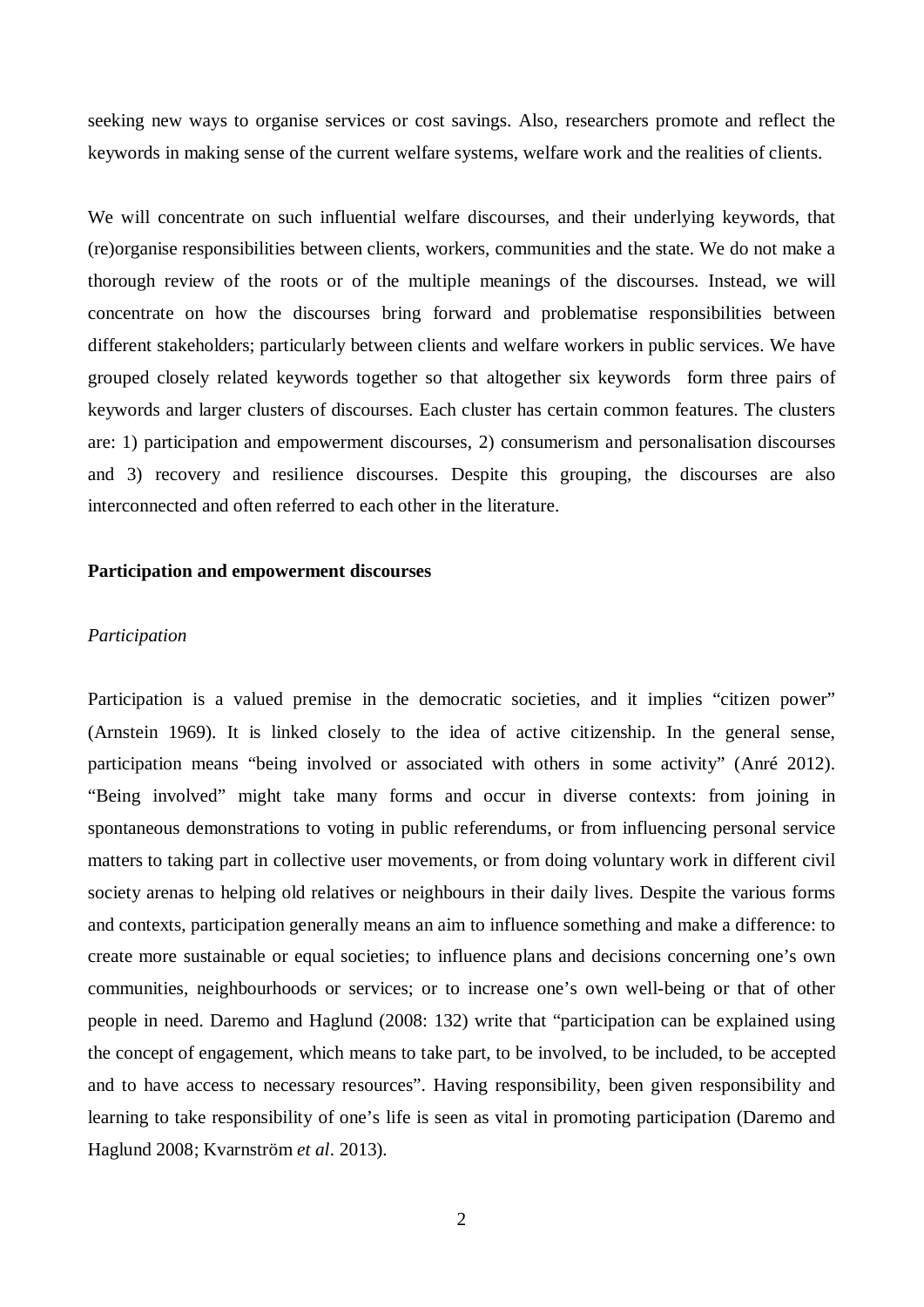Participation is regarded both as an intrinsic value in democratic societies and as a means in meeting and solving societal and individual challenges and problems. It is a principle hard to resist, because it is commonly understood as being absolutely good for everyone's well-being (Arnstein 1969: 216). It is expected that everyone in the end wants to participate and be active – and benefits from it.

In addition to the civil society context, participation is a strongly emphasised principle in social and health care services across Western societies (Beresford 2002; Kvarnström 2011; Kvarnström *et al*. 2012; Kvarnström *et al*. 2013; Matthies and Uggerhoej 2014; Raitakari *et al*. 2015). Client participation and service user involvement are intensively discussed and researched topics in social and health policies and services such as in social work, mental health and nursing. An expectation has arisen from a variety of directions that clients should have more active roles and power regarding their own well-being and services (Pilgrim and Waldron 1998; Drake *et al*. 2010). National policy documents and legislation have globally articulated the importance of client participation and service user involvement. Service users, as well as welfare and health professionals in various settings, have promoted the principle of client participation (Cahill 1996; Collins et al. 2007; Browne and Hemsley 2008; Kvarnström 2011, 8; Kvarnström *et al*. 2012). The service user movement has played a significant role in highlighting user involvement as a human rights issue (e.g. Bassman 1997; Cook and Jonikas 2002).

Client participation is commonly understood both in terms of individual or collective participation. At the individual level, it is considered important that service users are provided with information and that they are active in setting goals, defining support measures and making choices regarding their personal services. At the collective level, it is emphasised that as an important stakeholder group service users should be involved in the planning, providing, assessing and researching of services (Lammers and Happel 2003; Beresford 2002; Kvarnström 2011; Raitakari *et al*. 2015).

Participation is regarded as an important right: something that citizens and clients are entitled to. Professionals and welfare workers are seen as responsible for encouraging, enabling and supporting them to use this right. However, in many cases there are serious difficulties in realising participation in health and social services that can be related to the complex needs of clients, the attitudes of professionals, the dynamics of client-worker interaction, the ways services are designed and provided as well as to structural factors affecting the delivery and receiving of welfare services (Hickey and Kipping 1998; Tobin *et al*. 2002; Fischer and Neale 2008). It is also argued that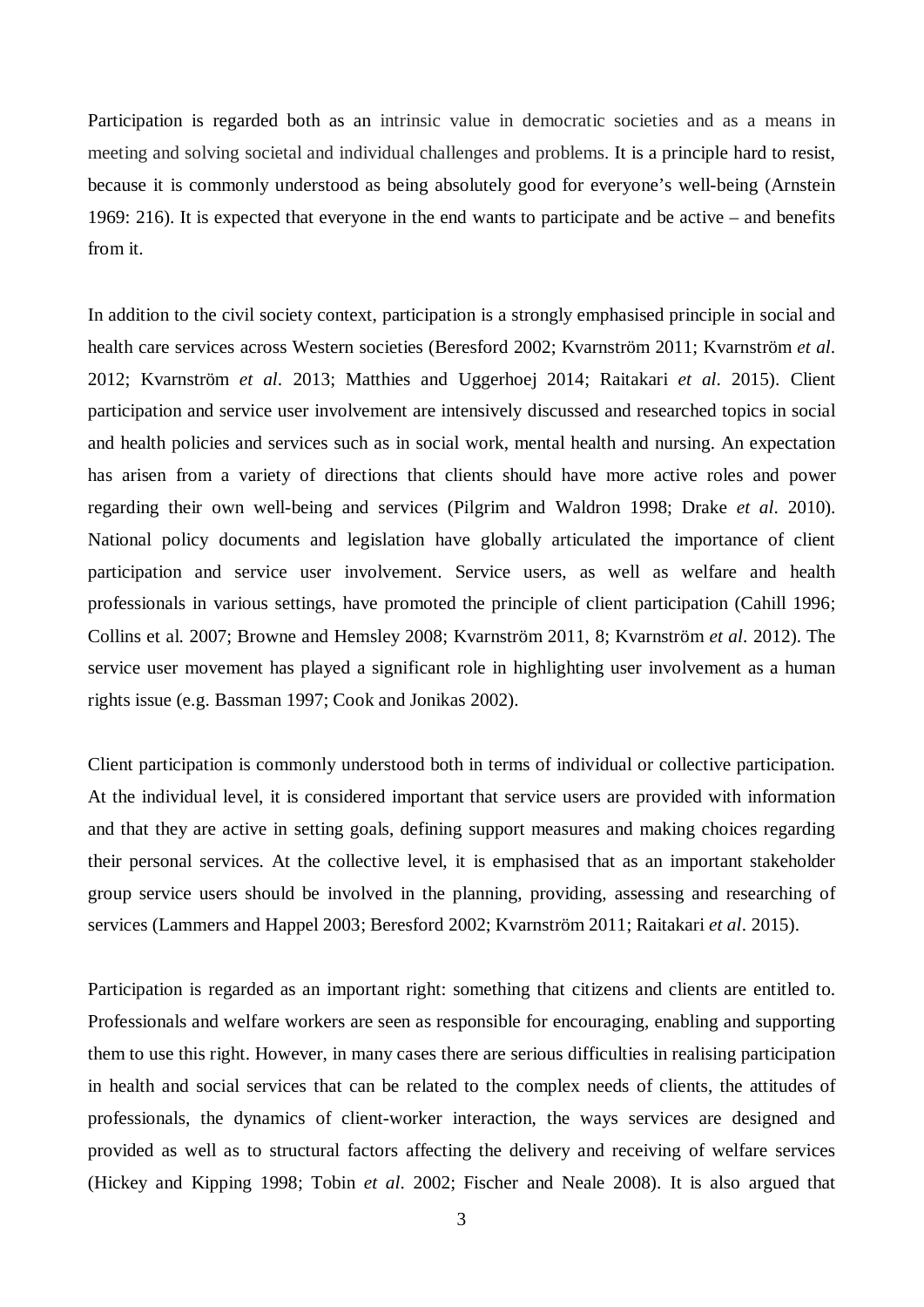individuals should have the right not to become involved or to participate. Since service users have different interests and expectations about their possibilities and abilities to participate, there needs to be an option to choose to be non-active (Hickey and Kipping 1998; Lammers and Happell 2003: 387; Fischer and Neale 2008; Raitakari *et al*. 2015). Yet, these kinds of right-based arguments can be marginalised if participation is increasingly understood as everyone's responsibility. When emphasising the responsibility of citizens and clients to participate, it is not understood as an individual's free choice, but as a duty of citizenship and as a governmental technology to overcome exclusion and welfare dependency (Jayasuriya 2002; Paddison *et al*. 2008).

The concept of participation is related to the notion of empowerment that we introduce next. As Kvarnström *et al*. (2013: 288) put it: "a person can be empowered by enhancement of the person's participation, or have the need of being empowered to be able to participate" (see also Beresford 2002; 95–96; Adams 2008; Paddison *et al*. 2008).

## *Empowerment*

Empowerment as a term is not a new keyword. It has been used and applied widely for example during the last four decades in community psychology and in social work (e.g. Rappaport 1987; Lee 2001; Lee and Hudson 2011). Adams (2008: xvi) defines empowerment as "the capacity of individuals, groups, and/or communities to take control of their circumstances, exercise power and achieve their own goals, and the process by which, individually and collectively, they are able to help themselves and others to maximize the quality of their lives". Empowerment comprises thus both individual-level and community-level dimensions. According to Rappaport (1987: 121–122), it "conveys both a psychological sense of personal control or influence and a concern with actual social influence, political power and legal rights" and "is a process, a mechanism by which people, organizations, and communities gain mastery over their affairs".

Empowerment has a dual meaning also in the sense that it refers both to the self-empowerment processes of individuals and communities and to the activities of various professionals aiming to encourage and support "powerless" people in the processes of becoming more powerful. Empower as a verb can be defined as making someone "stronger and more confident, especially in controlling their life and claiming their rights" (Oxford Dictionaries). In the "need" of empowerment are thus people or groups of people, often called marginalised people, excluded citizens or stigmatised groups, who are claimed to not have control and power in their own lives and communities. In the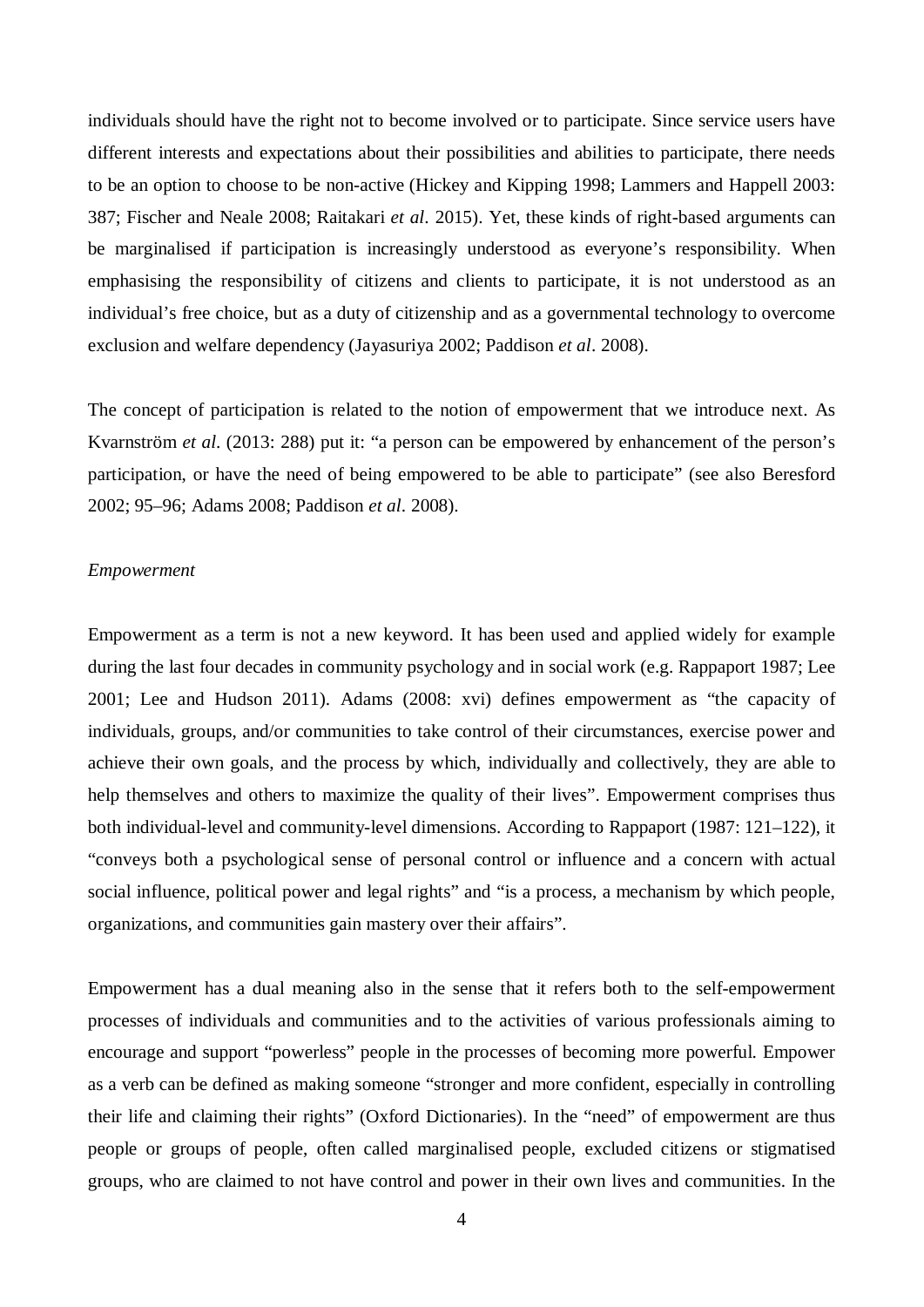empowering processes they are expected to gradually become enabled to master and improve their personal lives and living conditions and to get a voice and a capacity to resist inequalities produced by institutional practices and societal structures.

As participation, empowerment underlines active citizenship including (marginalised and excluded) the rights and abilities of individuals and communities to control their own lives and to help themselves. Paddison *et al*. (2008: 131) note that responsible participation "requires welfare recipients to engage 'in the active management of their lives' and this is portrayed as 'empowerment'" (see also Jayasuriya 2002: 309). Self-help and self-management rhetoric is associated to the advanced liberal way of governing and to responsibilisation, for example, through the aims of creating self-governing citizens and communities and through strengthening the responsibilities of welfare clients for their own lives (see Chapter 2). Rose (2000: 334) sees empowerment as follows:

> The beauty of empowerment is that it appears to reject the logics of patronizing dependency that infused earlier welfare modes of expertise. Subjects are to do work on themselves, not in the name of conformity, but to make them free (…) Autonomy is now represented in terms of personal power and the capacity to accept responsibility – not to blame others but to recognize your own collusion in that which prevents you from being yourself, and in doing so, overcome it and achieve responsible autonomy and personal power.

Not surprisingly the ambiguities of empowerment discourses have been criticised in social policy and social work literature (Pollack 2010). In an advanced liberal context welfare workers are charged with the responsibility of empowering clients by "reworking their subjectivities" to foster independent and self-sufficient citizens skilled at managing their own lives. Empowerment is thus argued to focus on individual factors, and the goal is a "cognitive restructuring" of the individual, rather than community-level work and structural or systematic changes. For example, Pollack (2010: 1268) claims that "social exclusion is reconfigured to be 'a state of mind' amendable to cognitive restructuring and empowerment" (see also Gray 2009: 451–453).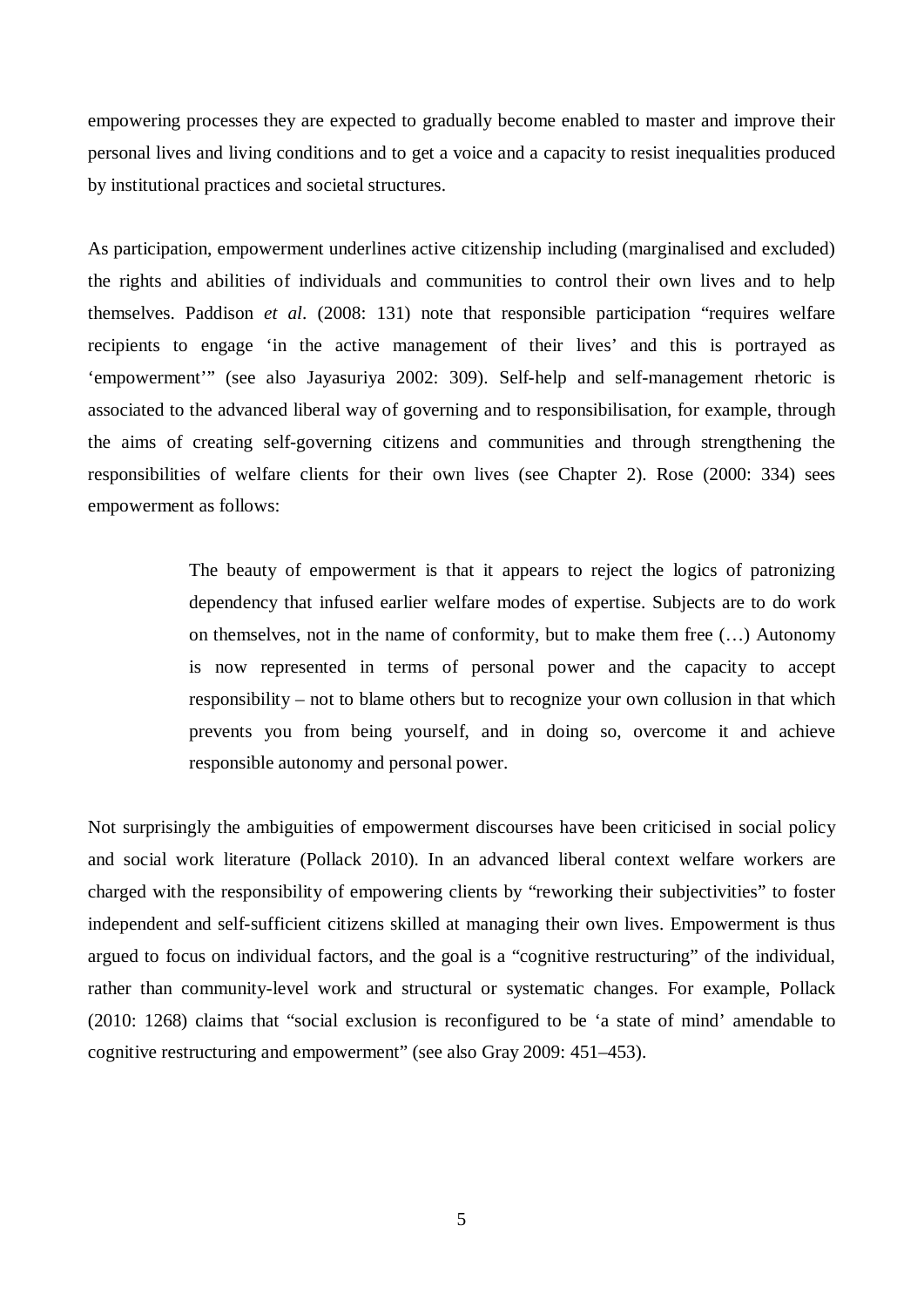## *Conclusion*

As important as criticism from the governmentality point of view is, participation and empowerment discourses cannot be understood solely as technologies of client selfresponsibilisation at the margins of welfare services. The discourses also emphasise that to be able to govern one's life and to take responsibility of it are essential elements of well-being and selfdetermination. The possibilities and responsibilities to take part and be involved in communities and services are vital for a good quality of life. To be responsible and the one given responsibility are linked to a respected position in social relations and in society. A critical question is, do individuals have sufficient recourses, possibilities and support to become empowered and active? Empowerment requires empowering circumstances. Thus, the focus of the discourses is not solely on individual citizens' responsibilisation towards better life management and awareness of the duties in regard to other members of society (on responsibility projects); the focus is also on the disempowering policies, organisations, services and communities that needs to be transformed towards more empowering and inclusive environments. It is highlighted that citizens, clients and professionals should create partnerships to do this transformation work. Especially, the service user movement can be seen as an important political actor (way of participating) in aiming to create better services based on the wants and wishes of clients.

## **Consumerism and personalisation discourses**

## *Consumerism*

Whilst the participation and empowerment discourses discuss citizenship in a broad sense, which includes community-level actions, the discourses related to consumerism in public services looks more narrowly at citizens as individual choice-making service users in social and health care services. Clarke *et al*. (2007: 2, 16) describe the difference between the citizen as a political construct and as a consumer:

> It is the consent of the citizen that empowers the state; while the state provides and secures the conditions that enable citizens to lead their lives. (…) In contrast, the consumer is located in economic relationships. S/he is engaged in economic transactions in the marketplace, exchanging money for commodified goods and services. (…) The shift from citizen to consumer individualises relationships to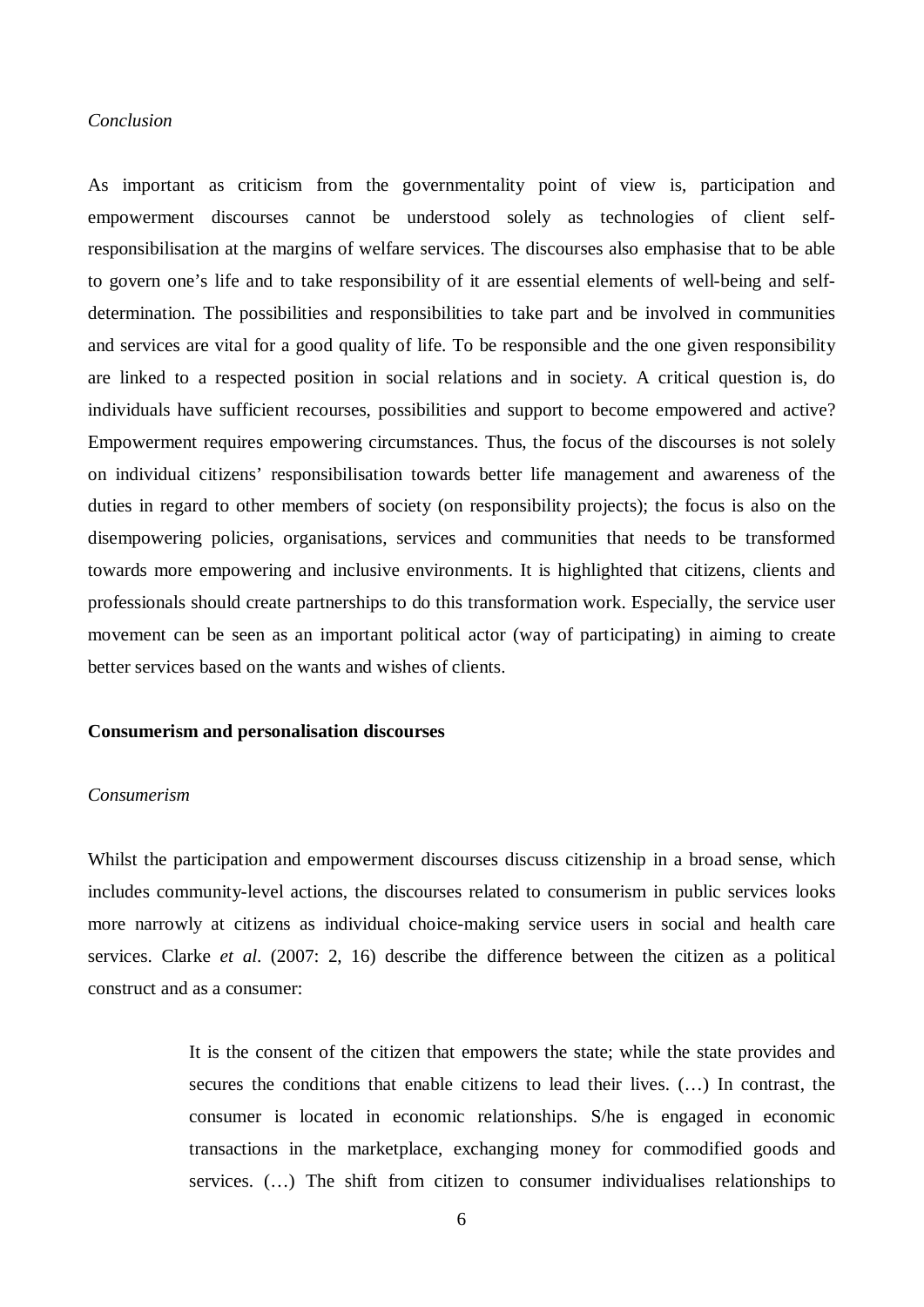collective services and depoliticizes 'choice' by subjecting the public domain to the logics or markets and management that constitute 'choice' in the private/market domain.

As with participation and empowerment, consumerism has been widely studied and discussed in the literature concerning human services (e.g. Clarke *et al*. 2007; Ferguson 2007; Fotaki 2009; Needham 2009; Greve 2009; Simmons *et al*. 2009). It has been demonstrated how the promotion of user choice that reflects consumerism has been dominant in welfare societies in recent decades.

In addition to the shift towards the logics of markets, consumerism is seeking another, related (ideological) shift: a move from a claimed welfare dependency and professional control to more active service user roles with associated rights and responsibilities. The overall idea is that clients should have more autonomy and control over their lives, including possibilities to make choices regarding the services they receive. Choices then concern where, how, when and by whom services are to be delivered (Le Grand 2005: 201; Raitakari and Juhila 2013). The claim is that the preferences of service users, instead of expert-defined needs, should be the first priority in providing services (Needham 2009: 79). In this frame, service users are defined as consumers, who as individual rational actors, know what they need, make decisions that maximise their preferences (Fotaki 2009: 88) and "express their views about services via complaints and feedback systems" (Barnes 2009: 231). Such approaches draw on rational choice theories (e.g. Le Grand 2007), which claim that people make decisions in their own interests by comparing the benefits and costs of existing choices (Greener 2007: 260). The duty of professionals for their part is to consult, inform and guide service users to make the best possible choices.

Similar to the discourses of participation and empowerment, the discourses of consumerism have been associated with advanced liberalism and neoliberalism in critical literature (e.g. Cossman 2013). Rose (2000; Miller and Rose 2008) connects consumerism to the core idea of responsibilisation which approaches citizens as "enterprising selves" who work for their own independency and well-being and along with increased possibilities make choices and thus also carry the risks of their individual choices (cf. Clarke 2005; Kemshall 2008; Teghtsoonian 2009). A serious criticism directed at these premises of consumerism is the extent to which service users in real life act as rational calculative actors. Rational choice making theories have been criticised for ignoring the fact that people invariably make choices in relation to other people, to certain embodied practices and institutional settings and to certain power relations that makes a rigid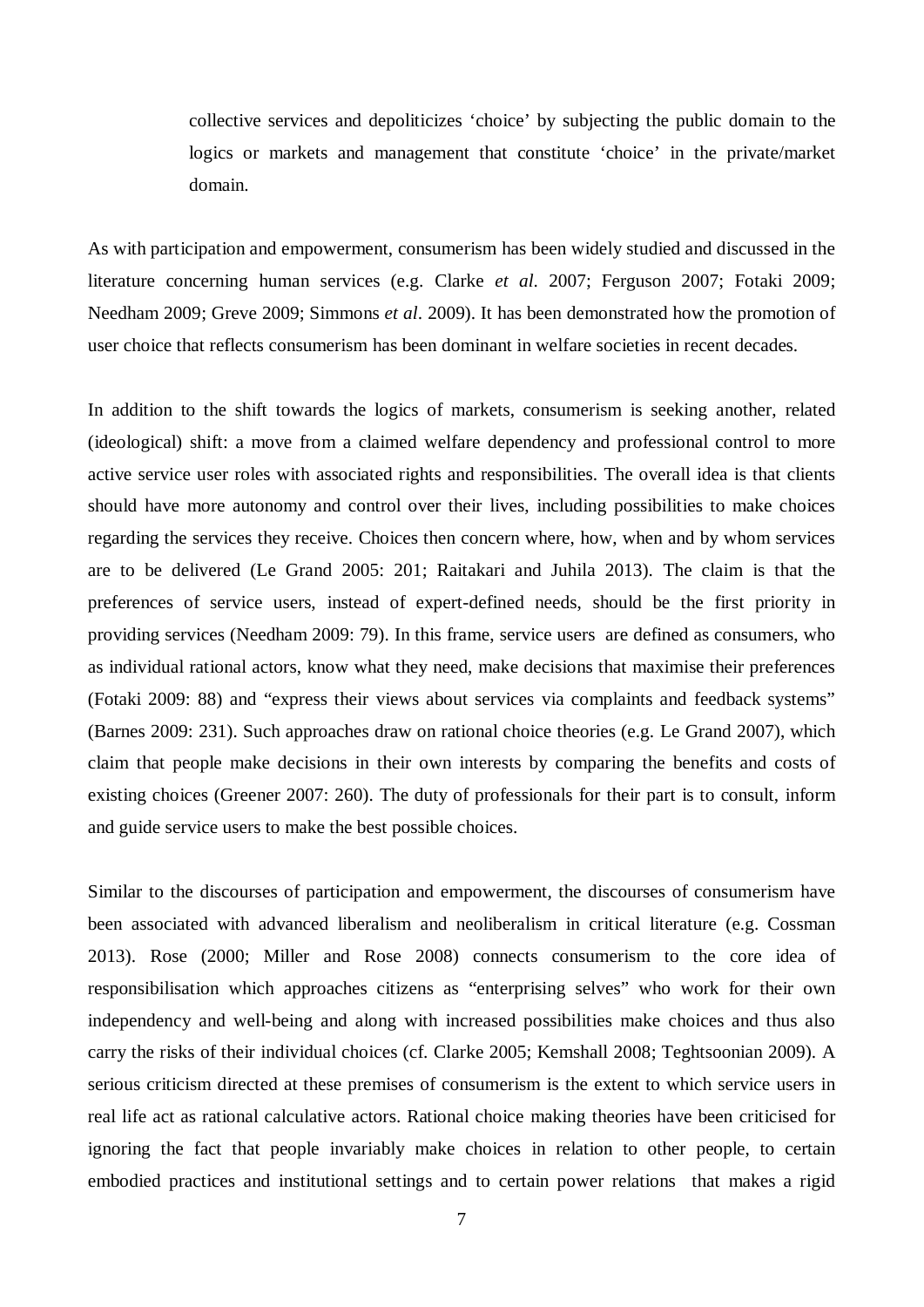consumerist approach inappropriate (Jayasuriya 2002: 310; Mol 2008; Hansen Löfstrand and Juhila 2012). Furthermore, clients with limited financial resources and complex needs at the margins of welfare services are usually not in a position to choose, for instance, which social or health organisation provides their services or if they should turn to private or public services. The clients also often lack information about complicated service systems and the options available to them. Bolzan and Gale (2002: 365) even claim that "a consumerist framework clearly establishes the role of professionals as gatekeepers to resources. How and when needs should be met is determined by these gatekeepers."

In the end, consumerism cannot as Barnes (2009: 231) argues "encompass the depth and diversity of means through which people who use health and social care services seek to influence the social relations of welfare" (see also Bolzan and Gale 2002). Furthermore, it is not that much of a usable discourse in welfare services such as probation and prison work that are inherently based on the control and involuntariness of the clients.

# *Personalisation*

Personalisation as a new keyword and a way of organising and providing public services only emerged and started gaining support in the late 2000s, starting in the UK (Glendinning *et al*. 2008; Leece and Leece 2011: 205–206; Needham 2011; Spicker 2013). It comprises many similar meanings as consumerism in regard to the responsibilities of clients and workers but extends the responsibilities and rights of clients further. Its roots are in the ideas of person-centred services.

Leadbeater's (2004) pamphlet *Personalisation through participation*, as well as his other writings, is often citied when describing the core ideas of personalisation (e.g. Ferguson 2007; Needham 2011; Beresford 2014; Gardner 2014). According to Ferguson (2007: 393), these ideas include better customer friendliness, users having more to say how they navigate in service systems and how money targeted to their services is spent. Important differences when compared to consumerism are that in addition to regarding service users as choice making consumers, they are treated as co-producers and co-designers of services as well as solution inventors and decision makers in their own and their communities' matters and problems (Leadbeater 2004; Ferguson 2007: 393; Glendinning *et al*. 2008). As Leadbeater (2004: 20) writes: "'Deep' personalisation would give users a far greater role – and also far greater responsibilities – for designing solutions from the ground up". Needham (2011: 65) concludes that "personalization advocates have weaved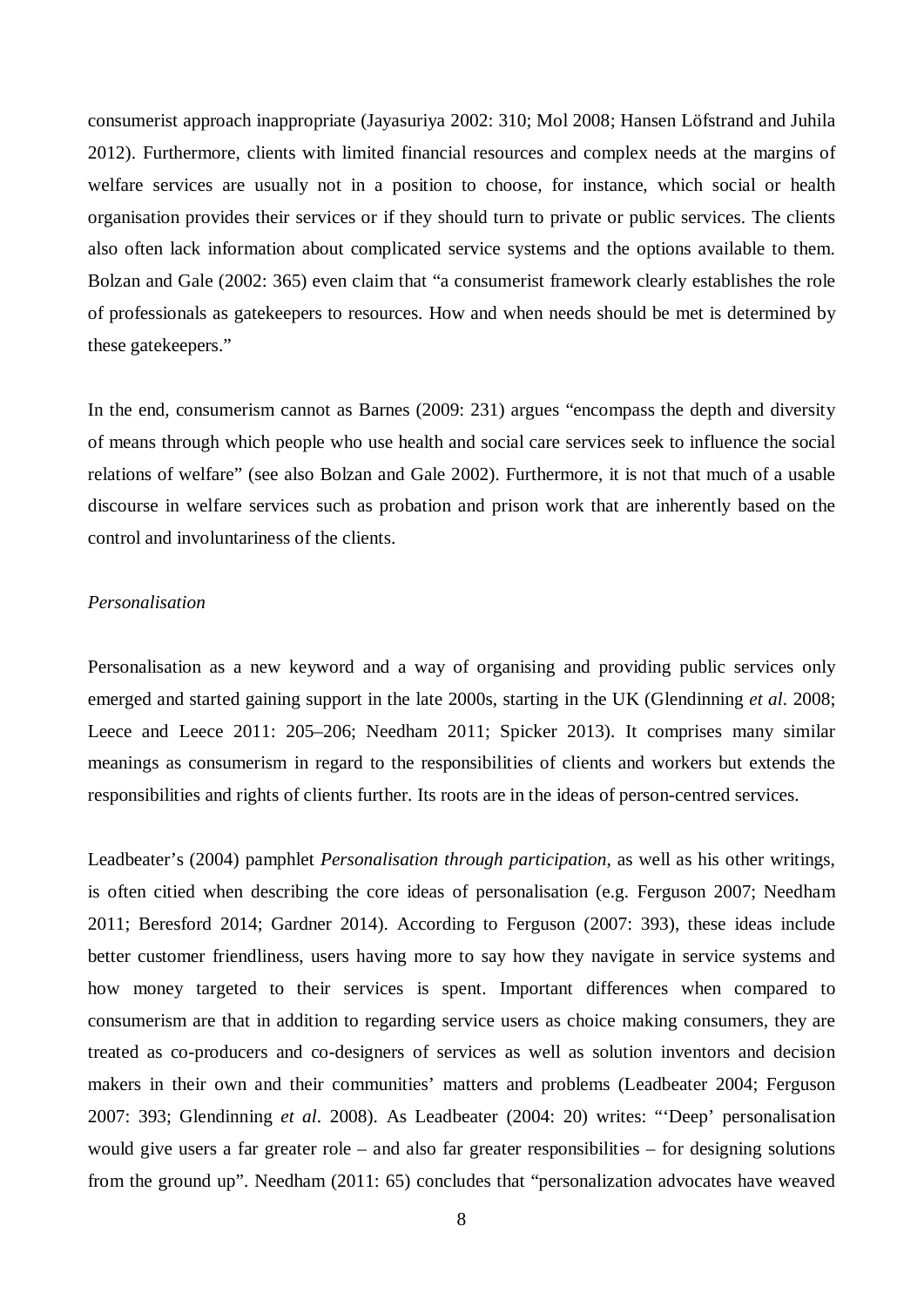together a range of supportive discourses, encompassing the dignity and autonomy of the individual, the power of consumer choice and the failure of bureau-professional welfare states".

The most well-known way to implement personalisation is probably through personal budgets targeted at citizens who are eligible for publicly funded support (Leece and Leece 2011: 206; Hamilton *et al.* 2016; Larsen *et al*. 2015). Personal budgets are seen to represent the high-level user autonomy and choice; users can design their budgets according to their wants and make decisions on how and where to purchase the needed support and services. Instead of offering similar services for everyone, personal budgets are argued to make personally tailored service packages possible. This calls for major shifts in the culture, roles and responsibilities of front line workers (Glendinning *et al*. 2008; Hitchen *et al*. 2015). Individually targeted budgets are also expected to produce savings in public service costs. It is shown in recent research that clients may gain autonomy, independency and recovery from personal budget arrangements that shift power to them, thus giving them a greater role in assessing their own needs and in making choices regarding services (e.g. Rabiee *et al*. 2009; Coyle 2011; Hitchen *et al*. 2015; Larsen *et al*. 2015).

However, personalisation has been a target of a similar kind of criticism as consumerism. Since the emphasis of personalisation is on individual service tailoring, it has claimed to be unsuccessful in engaging with structural issues, such as inequalities among people and inadequacies in social and health care services (Ferguson 2007: 395). The limited amount of available service options has been recognised as a major barrier in designing one's own service package according to one's own wants (Ferguson 2007: 396). In addition, users have to negotiate their service packages (based on care plans) with various social and health care professionals, who simultaneously also often assess their entitlement to various services. This kind of "personal assessment" conducted by professionals "implies that the professional, rather than the consumer, will make the decisions" (Spicker 2013: 1261). User choice can thus be restricted in personalised services; service users may exercise their freedom only within boundaries set by politicians and professionals. Sometimes the promotion of personal budgets might even decrease service options: for example current service producers often disappear from the "market" for being "old-fashioned" due to a changing commissioning policy. For example, Needham's (2014) study shows how day centres for elderly and disabled people are seen as being unfit for a personalised service system and a tight fiscal context.

Despite the above described restrictions, personalisation discourses still expect clients to be active in planning their own services and to be responsible for making the right service choices. Beresford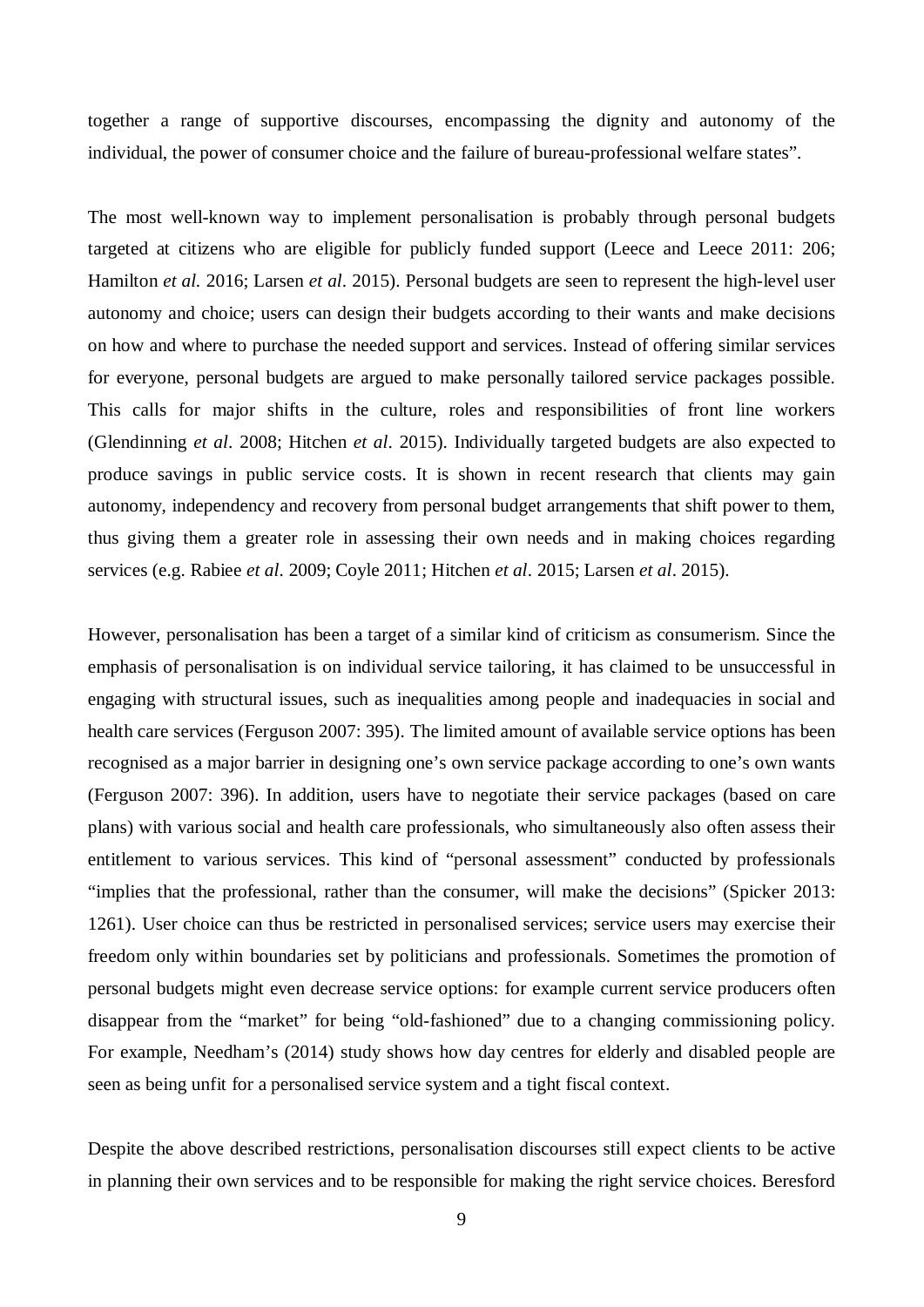(2014: 523) argues that in some cases personal budgets have meant the client "having to take on all the responsibilities and risks of running a personal budget without adequate information, back-up or support". So, "doing it alone" is not necessarily an empowering solution. Significantly increasing individual responsibility for personal budget management can bring along stress and uncertainty and thus decrease the well-being of clients (Hamilton *et al*. 2016: 732). As Hitchen *et al*. (2015: 387) conclude "concerns remain about people's ability to manage the additional responsibilities, especially when unwell". Related to this, personalisation has been claimed to increase the need for brokerages especially in the complex care need cases that demand navigation between many health and social services. In these cases brokerage is named as a critical element in the success of the personalisation (Scourfield 2010). Brokers (special experts) supporting clients to manage personal budgets might take different (conflicting) roles such as becoming advocators of the choices of oppressed citizens, advisers of clients to make the right choices or gatekeepers of limited resources and unrealistic choices (Scourfield 2010; Leece and Leece 2011). Such worker roles as an adviser, controller and guardian are easily accompanied by deficient and stigmatised client categories; not being active, able and responsible enough to make independent service choices and manage the duties of a purchaser.

#### *Conclusion*

Even though the discourses of consumerism and personalisation have been criticised, the rights of citizens to make service choices and to have control in their lives are not questioned per se. Glendinning (2008: 459-461) writes that there are strong arguments for emphasising user choice. It is fundamental to achieving citizenship, social inclusion and independence. At best, user choice reduces power differences between care providers and receivers. The capacity to exercise choice and control over one's life can also be an important recovery outcome itself. According to Hamilton et al. (2016: 722) "reclaiming control in terms of relatively small decisions may provide useful steps towards rebuilding an agentic sense of self". These kinds of arguments are familiar in what Beresford (2002) calls a democratic service user involvement approach that is "often framed in a rights discourse" (Noorani 2013: 50). The democratic approach accomplished through collective user movement actions underlines people's self-advocacy and participation in having more say in their own lives, services and society (Beresford 2002: 97). Choice offers opportunities to choose and plan one's own services in a given service frame or to respond to official health and social care initiatives to evaluate and give feedback about available services. It also offers opportunities for citizens who have experiences of using social and health care services (experts-by-experience) to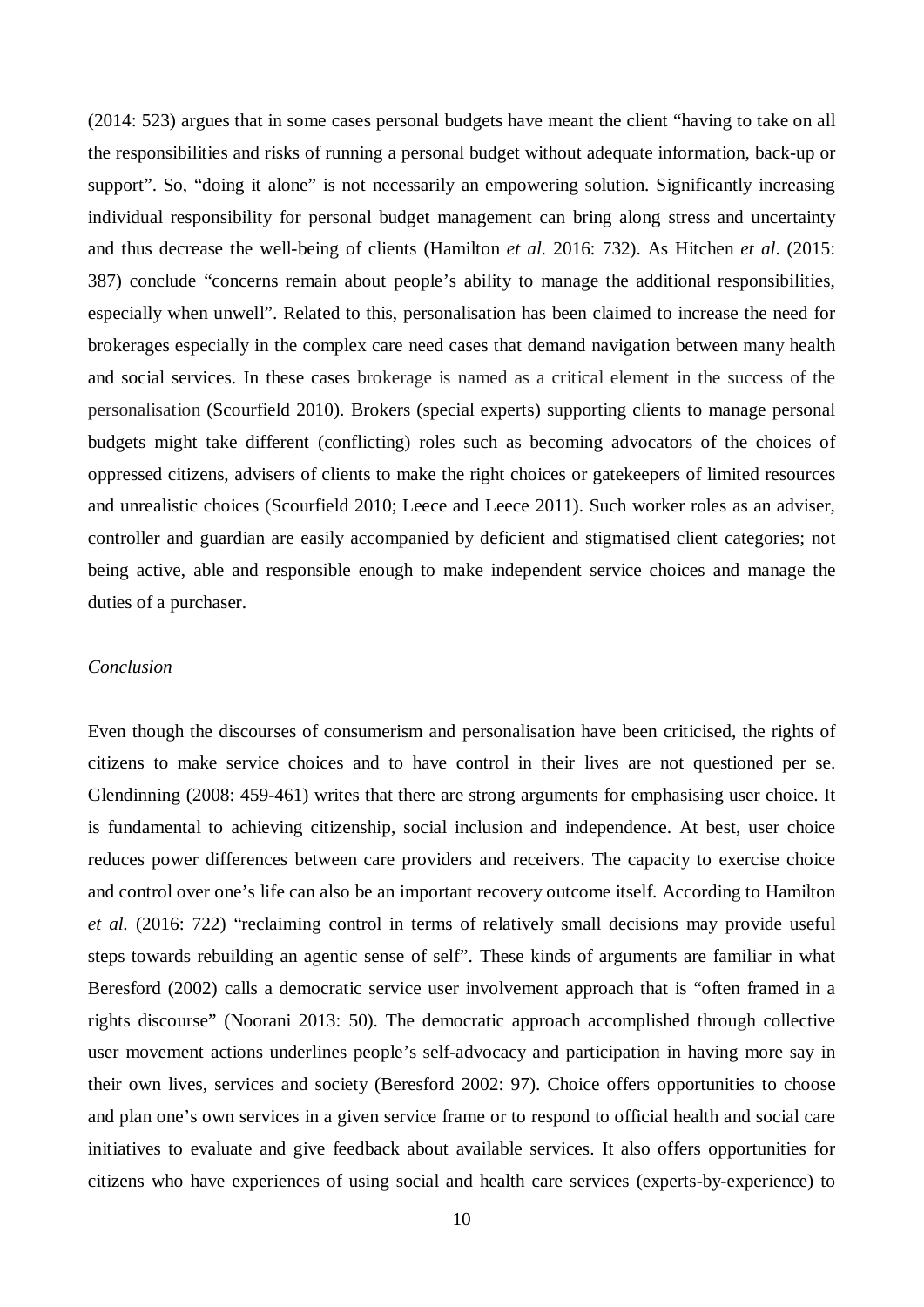voice their perspectives on service options and their contents and on more general issues of personal and social life (Barnes and Cotterel 2012: xx-xxi).

## **Recovery and resilience discourses**

#### *Recovery*

Oxford dictionaries define recovery as "a return to a normal state of health, mind, or strength" (Oxford Dictionaries). According to this definition, recovery is thus a process during which something that has been lost is got back. This common sense understanding of recovery does not however reach all the variations that are connected to the recovery discourses in the current discussions. Recovery is a multi-dimensional keyword that comprises micro and macro level components (Jacobson and Curtis 2000; Barrett *et al*. 2010; Hunt and Stein 2012; Pilgrim and McCranie 2013). It is used to describe processes and characteristics of individuals tackling and living in difficult life situations. According to Jacobson and Greenley (2001: 482), "recovery refers to both internal conditions experienced by persons who describe themselves as being in recovery – hope, healing, empowerment, and connection – and external conditions that facilitate recovery – implementation of the principle of human rights, a positive culture of healing, and recoveryoriented services". Along with the recovery discourse a new message has emerged that people with severe conditions can have meaningful life and hope for the future, and they are entitled to the same human rights as all members of society (Brown *et al*. 2008: 24).

Recovery resonates and overlaps with the participation, empowerment, consumerism and personalisation discourses (e.g. Deegan 1996; Carpenter 2002: 90; Barrett *et al*. 2010; Brennaman and Lobo 2011; Hunt and Stein 2012). This can be read from Deegan's (1996) personal account that resists the passive category of mental health client:

> Those of us who have been diagnosed are not objects to be acted upon. We are fully human subjects who can act and in acting, change our situation. We are human beings and we can speak for ourselves. We have a voice and can learn to use it. We have the right to be heard and listened to. We can become self determining. We can take a stand toward what is distressing to us and need not be passive victims of an illness. We can become experts in our own journey of recovery.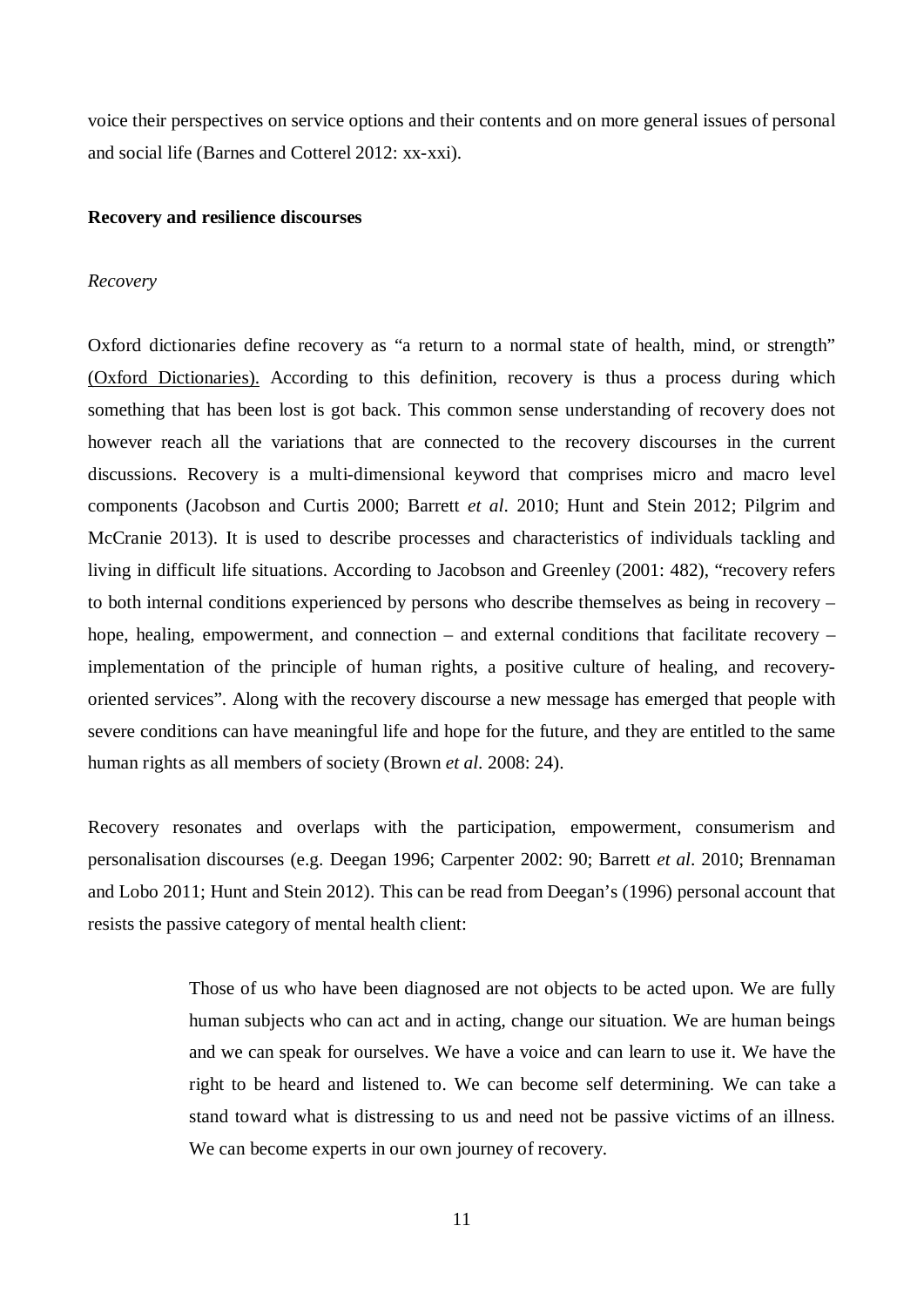Davidson and Roe (2007) make a distinction between "recovery from" and "recovery in" mental illness, which are more widely applicable in social and health issues. They define "recovery from" as a process where the person recovers from problematic health conditions so that the symptoms ameliorate, and the person is more or less off medication and returns to a healthier state (Davidson and Roe 2007: 463). "Recovery in" "refers to the process of living one's life, pursuing one's personal hopes and aspirations, with dignity and autonomy, in the face of the on-going presence of an illness and/or vulnerability to relapse" (Davidson and Roe 2007: 464; see also Anthony 1993). It emphasises a person's own agency, control over one's own life and inclusion in communities, but it takes also into account the need for support and care. Pilgrim (2008: 297) describes "recovery in" as a community-orientated approach that "emphasizes supportive and personally tailored skills training to enable the patient to stay out of hospital and to maximize their ability to socially integrate". Pilgrim (2008: 297) also adds the third recovery approach, "recovery from invalidation", which is based on a social model (familiar from disability studies) and on a new social movement resisting expert-led diagnoses and treatment and coercive services. Within this approach recovery is defined as a release and a successful survival from stigma producing, deviant categorisations (see also Carpenter 2002, 89). These different approaches to recovery are in conflict with each other, yet they also help to depict the diversity of recovery and can be seen as complementary dimensions (Roberts and Wolfson 2004; Piat *et al*. 2009; Brennaman and Lobo 2011: 657).

Despite the above described multiple approaches of recovery, the discourse is often used in a way that constructs the individuals themselves as subjects of responsibility. It is depicted as gaining a new insight, strength and sense of self, of taking personal responsibility for one's life and future (Deegan 1996; Carpenter 2002, 88–89; Roberts and Wolfson 2004; Pilgrim and McCranie 2013: 46–50). Roy and Buchanan (2016: 406, 409) write that the concept of recovery has "been hijacked and reconfigured by government" to hide "a wider government agenda of responsibilisation, the reduction of welfare budget and highly individuated conceptions of citizenship". The concept has been associated with an advanced liberal way of governing especially from the point of view of self-responsibilisation. For instance, Scott and Wilson (2011), who have studied a recovery programme called *Wellness Recovery Action Planning* (WRAP) that is targeted at people with mental health problems, argue that the programme adopts neoliberal ideas of individual responsibility and reflexive subjectivity: it "constructs the prudent, responsible subject, who plans ahead, maintains control, is constantly engaged in self-surveillance and works incessantly to sustain a healthy lifestyle" (Scott and Wilson 2011: 41). An important skill to be developed is an ability to identify the risks that might cause unwell-being.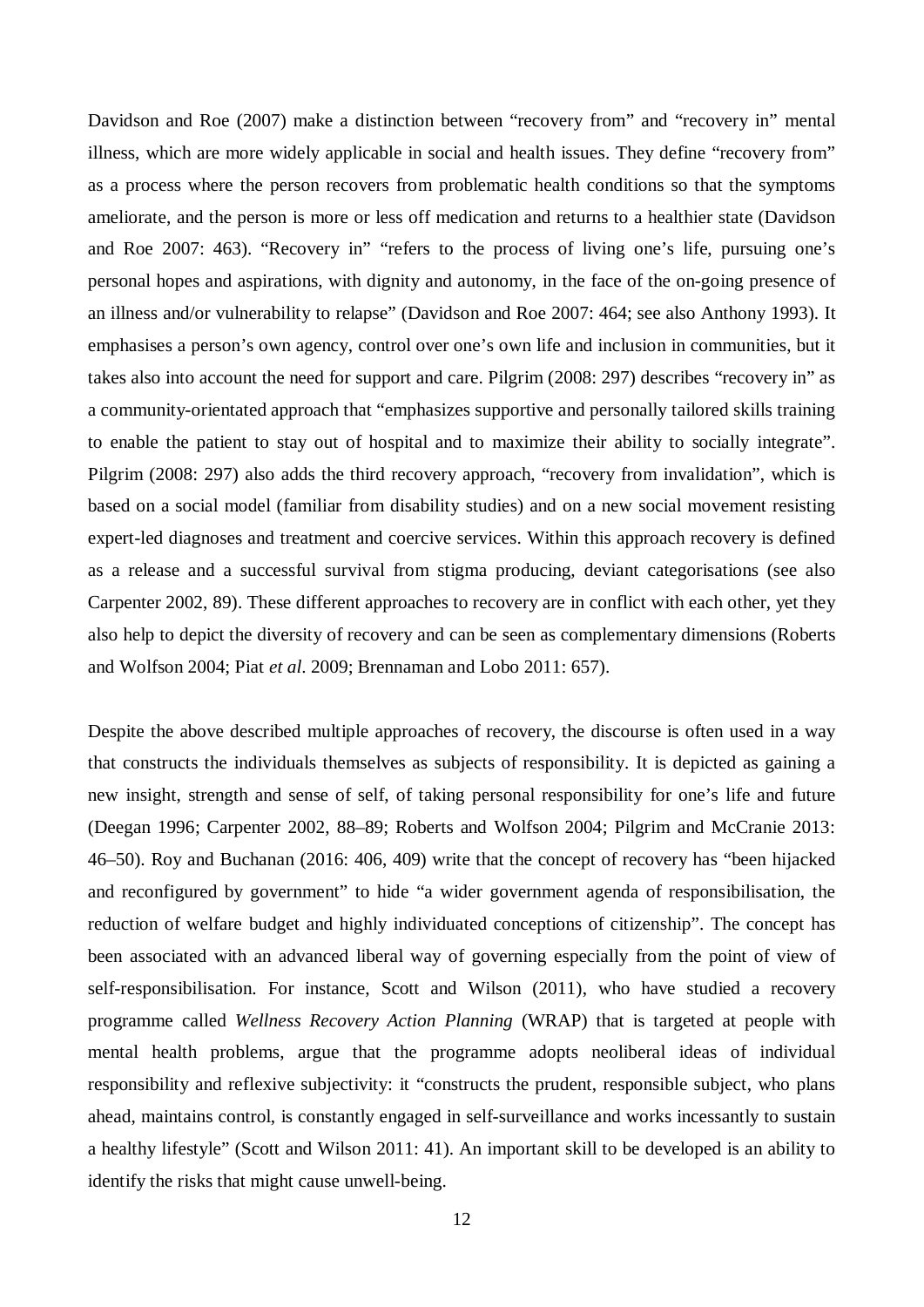Another reading of the recovery discourses also recognises the roles and responsibilities of professionals, other citizens and societal structural factors in individual recovery processes (Carpenter 2002; Mancini *et al*. 2005; Roy and Buchanan 2016). Professionals and other people are expected to have "recovery competencies" and capabilities to foster recovery-friendly interaction and keep up hope in severe situations. In addition, it is their task to develop in cooperation with service users and experts by experience recovery-led working practices and services (e.g. Anthony 1993; Deegan 1996; Jacobson and Curtis 2000; Roberts and Wolfson 2004).

Critics of recovery discourses warn about being too optimistic for a speedy recovery and setting too high expectations on individuals because of the risks of disappointment, self-blame and "blaming the victims". Recovery optimism may mean that service users are not given the right and acceptance to be ill and helpless (Roberts and Wolfson 2004; Piat *et al*. 2009: 205). Others have pointed out that when the recovery discourses – as in contemporary society – are drawn on more broadly, outside of a medical context and by others than doctors, for example in relation to societal problems such as homelessness, it might contribute to a medicalisation of the problem of homelessness (Lyon-Callo 2000; Hansen Löfstrand 2012). As concluded by Lyon-Callo (2000: 340–341), within the shelter industry, a medicalised discourse "produces everyday practices of self-disclosure and self-government as routine habits that are accepted as 'common sense'".

## *Resilience*

Resilience can be defined as "the capacity to recover quickly from difficulties; toughness" (Oxford Dictionaries). Resilience and recovery are thus related concepts that attract a diverse range of professionals, educators, researchers and policy makers. The keyword of resilience is widely and increasingly used in relation to mental health problems, other illnesses and disabilities, but also among others related to traumas and psycho-social adversities, substance abuse, violence and child abuse, natural and man-made catastrophes, conflicts and warfare (Herrman et al. 2011; Walker and Cooper 2011; Bulley 2013; Simmons and Yoder 2013; Marriott *et al*. 2014; Kukihara *et al*. 2014; Sudmeier-Rieux 2014; Howell 2015). Essential themes in the literature are: What does it means to be a resilient person? What enhances resilience? Who or what are responsible for it? (e.g. Herrman *et al*. 2011; Shastri 2013; Khanlou and Wray 2014).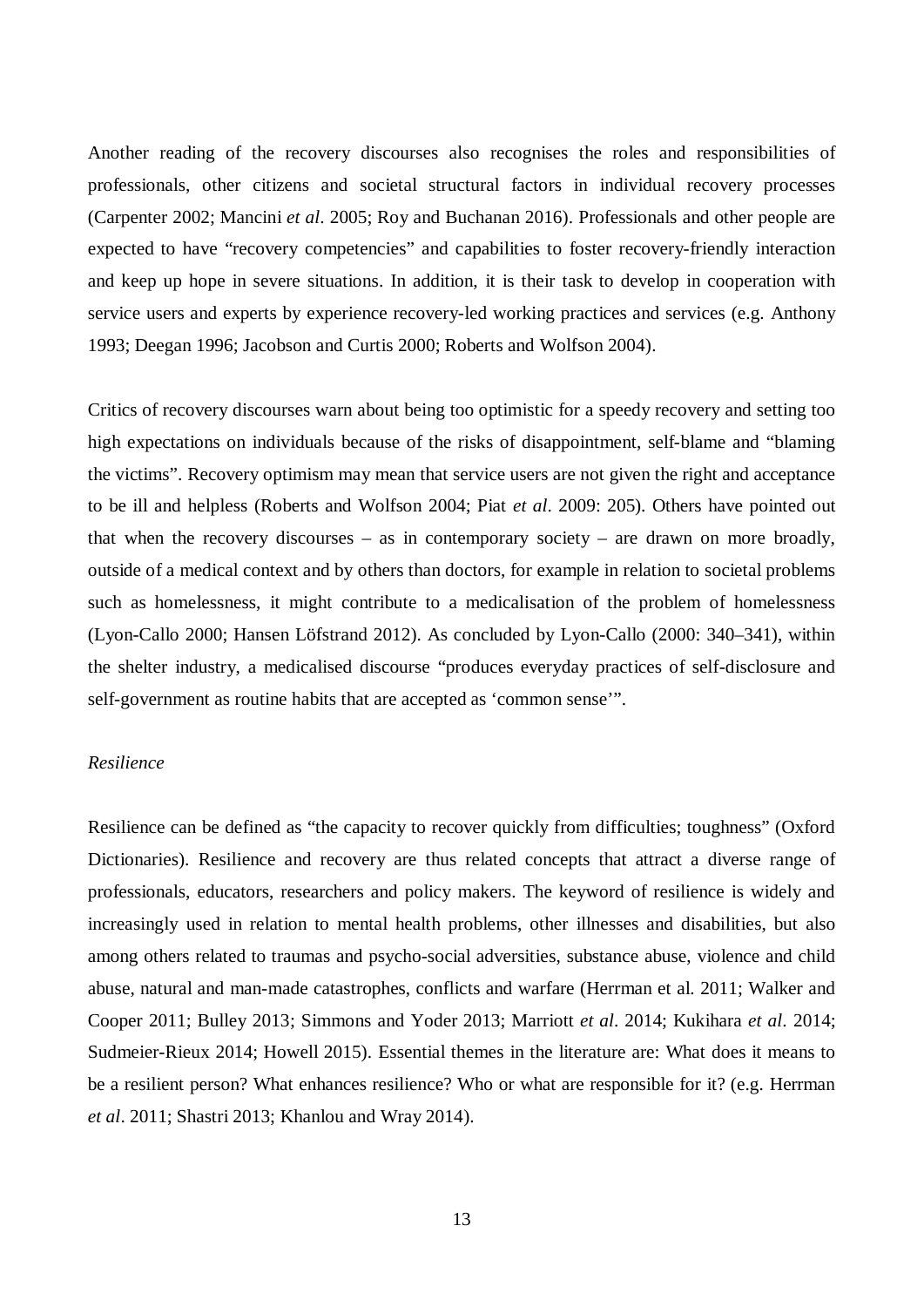Resilience, in a narrow meaning, can be considered as a personal trait, strength and ability that helps individuals to survive within difficult life situations. Like Herrman *et al*. (2011: 259) put it: "The central question is how some girls, boys, women, and men withstand adversity without developing negative physical or mental health outcomes" (see also Marriott *et al*. 2014: 18; Peer and Hillman 2014: 93). Resilience is typically connected to such characteristics as "self-efficacy, perseverance, good social skills and good communication skills, together with the aforementioned supportive networks" (Fougere *et al*. 2012: 707).

There are also more broad and interactive ways to conceptualise resilience that concentrate on protective and supportive forces at societal, cultural, community, family and individual levels (Herrman *et al*. 2011; Marriott *et al.* 2014; Khanlou and Wray 2014). Collectives and communities as wholes may also be seen as able to recover and be resilient or be responsible for promoting the well-being of individuals (Bulley 2013; Khanlou and Wray 2014; Muir and Strnadová 2014). Cultural resilience is related to the persistence of social-ecological systems and collective identities in the face of change and their ability to transform into more desirable states when required (Rotarangi and Stephenson 2014: 503; Folke 2006).

Welsh (2014) has constructed a comprehensive typology of resilience that comprises both narrow and wider definitions of the concept. He locates the origin of the concept on two parallel approaches, which he calls "socio-ecological" and "psycho-social" resilience. Both deal with the recovery capacities in the contexts of adverse events, disturbances and crises. Whilst the socioecological approach concentrates on larger environmental and human systems (Folke 2006), the latter one concentrates on individuals and their nearby communities (Welsh 2014: 16–17), and is thus applied more in the social and health care contexts. Psycho-social resilience is understood as "the ability to recover from trauma, and a capacity to persist or sustain health and psychological wellbeing in the face of continuing adversity" (Ungar *et al*. 2008; Zautra *et al*. 2010 cited in Welsh 2014: 17). Shastri's (2013) description of how the concept is understood in psychiatry follows the same line:

> (…) resilience stands for one's capacity to recover from extremes of trauma and stress. It is attributes of some people who manage to endure and recover fully, despite suffering significant traumatic conditions of extreme deprivation, serious threat, and major stress. Resilience in a person reflects a dynamic union of factors that encourages positive adaptation despite exposure to adverse life experiences.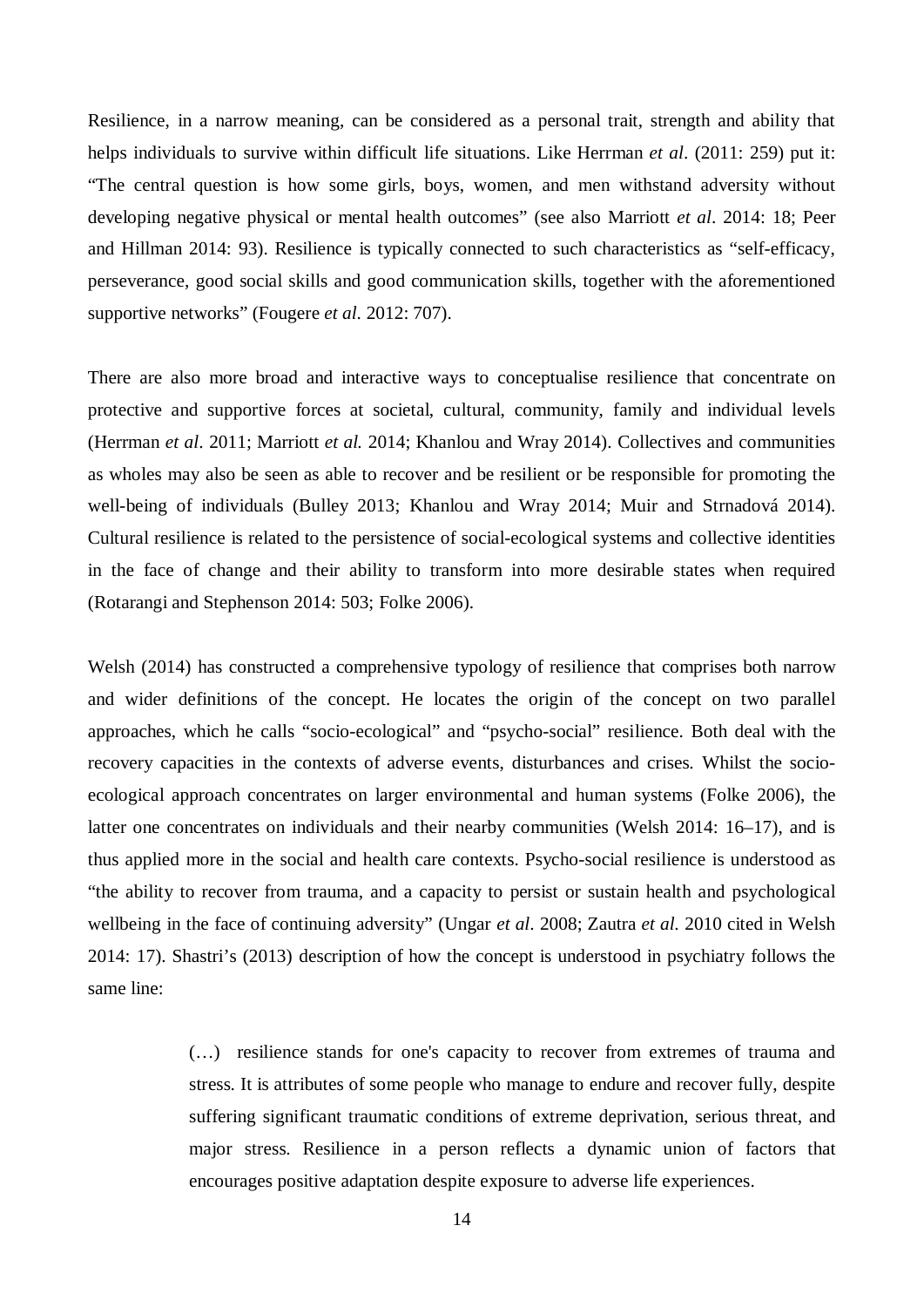In the resilience discourses responsibilities to promote and generate toughness are distributed between the state, citizens, service users and professionals very much in a similar way as in the recovery discourses. Although both concepts usually concentrate on personal survival, healing and growth, they simultaneously perceive the importance of social context and social support in surviving in life.

Critical reading of the resilience concept – and increasingly popular according to Howell (2015: 67) – associates it with governmentality and argues that it implies a new way to govern based on individual and community responsibilisation; communities, families and individual are made responsible for becoming resilient. For example, Welsh (2014: 19) writes about "the governmentalisation of resilience" by which he means that the resilient subjects are conceived as "responsible for transforming themselves in the face of a world of contingency whilst also increasing resistance to exogenous and internal shocks by limiting the potential of events to provoke change". There is the danger that a shift towards the resilience discourses bypasses root causes and power issues related to risks, disadvantages and vulnerabilities in societies (Bulley 2013; Rogers 2013; MacKinnon *et al.* 2013: 262–263; Sudmeier-Rieux 2014). For Rogers (2013:322) "resilience is a form of govermentality that can have both positive and negative articulations". Negative articulations are based on state-centric, top-down knowledge and practices that govern from a distance, whereas positive articulations foster citizen participation and empowerment.

## *Conclusion*

The critical readings of the discourses of recovery and resilience as governmental techniques are valuable, but the meanings of these ambiguous keywords are much more complex. As Rogers (2013: 322) puts it, there is a "tension between positive and negative forms of resilience as governmentality". The discourses carry emancipatory possibilities promoted for example by service user movements. Referring back to Davidson and Roe's (2007) and Pilgrim's (2008) definitions of different recovery approaches, "recovery in" and "recovery from invalidation" approaches emphasise the responsibilities of communities and societies (instead of recovering individuals) to accept differences among people and thus to deconstruct stigmatising categorisations and service practices. Similarly, resilience understood both as socio-ecological processes and psycho-social processes (Welsh 2014) helps to perceive recovery as interactional processes between individual and community responsibilities, and in this way it helps to resist the individualistic tones of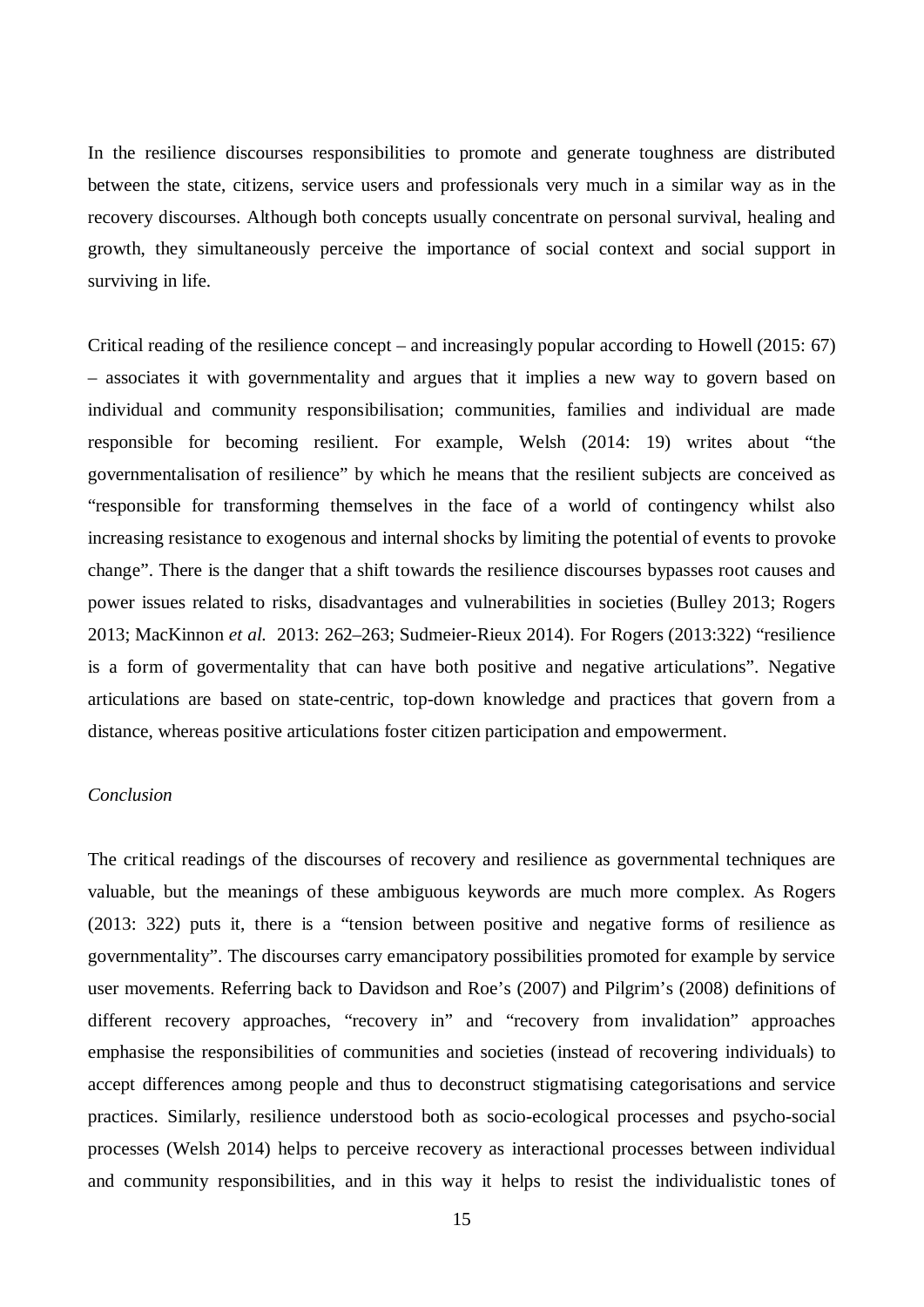governmentalisation and responsibilisation (Bottrell 2009; Rogers 2013). Furthermore, as Bottrell (2009) suggests, resilience need not be defined solely as a positive adaptation to circumstances and personal coping with adversity: individual or collective resistance against social and cultural inequalities should also be recognised as enabling, protective and justified forms of resilience that shift the emphasis from individual to social responsibilities. Harper and Speed (2012: 23) summarise the need to redefine the recovery and resilience discourses: "we do not discount the need for recovery and resilience approaches to give a central importance to individual experience but it is absolutely vital that the conceptualization of individual experience is one that can be tied back to collective and structural experiences of distress, inequality and injustice".

# **Conclusion and discussion**

In this chapter we have described influential welfare discourses by focusing on how the responsibilities of different stakeholders in welfare services are dealt with and reflected in them. For a start we grouped the discourses along with the keywords they are based on into three clusters: 1) participation and empowerment discourses, 2) consumerism and personalisation discourses and 3) recovery and resilience discourses. All the discourses are interconnected, but the three clusters of discourses also differ from each other with their special emphases on the responsibilities between clients and welfare workers.

Participation and empowerment discourses operate primarily on a community and civil society level and approach clients in an active citizenship frame. This means that service users are expected to be both involved in planning their own services and to take part in such collective, service user actions that aim to develop better welfare services and better service practices. This kind of participation – having a voice – is a way to empowerment that results in increasing control of one's own circumstances and quality of life. Consumerism and personalisation discourses are based on the market level logic. Instead of voice, the emphasis is on individual choice and entrepreneurial activity. Clients are understood as rational consumers, who are expected to have the capabilities to make the right, personal service choices among the available options, and to also carry the risks of the made choices. The third cluster of discourses that relies on the keywords of recovery and resilience refers mainly to the psycho-social level. This means that the focus is on personal healing pathways and abilities to survive illnesses and problems. Service users are treated as recovering individuals, who are actively, self-reflexively and with a resilient attitude engaging in their own healing.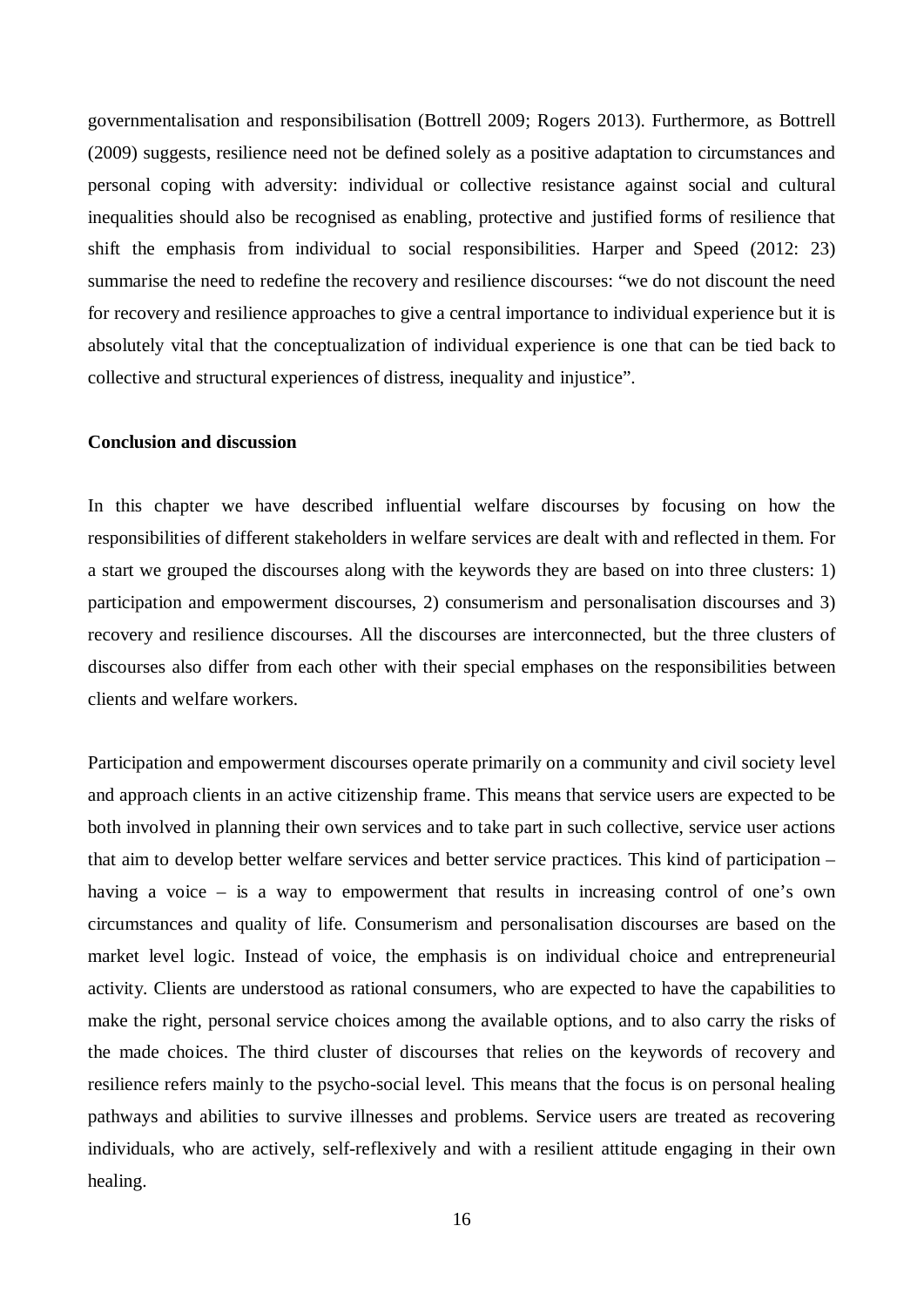Although operating at different levels, it is notable that all the discourses emphasise the personal responsibilities of clients; they have a responsibility to participate, to empower themselves, to make wise service choices and to promote their own recovery. This kind of individual responsibilisation matches well with the ideas of an advanced liberal way of governing and the related technologies of self-government. Furthermore, the discourses create responsibilities for workers to advance the responsibilisation of their clients by encouraging, supporting, advising and controlling. In this sense welfare workers can also be regarded as involved and responsibilized; the ones to be thanked or criticised for the successes and failures of clients. This responsibilisation of both clients and workers aims to end a claimed welfare dependency and to decrease professional power and paternalistic practices. The most successful welfare work manages to make itself unnecessary for clients, or at least it significantly decreases the need for support and care. In the cases of failures, the dependency of clients continues and is seen as chronic. This kind of responsibilisation embedded in the influential welfare discourses easily stigmatises, and it blames both the clients and workers tackling long-term conditions and difficulties that are an inevitable reality at the margins of welfare services.

Nevertheless, it would be oversimplifying to approach the discourses only in the light of individual responsibilisation and self-governmental technologies. In this chapter we have shown that the welfare discourses also include meanings that pay attention to structural issues and the social origins of individual adversities. Thus, the discourses conceptualise both individual and social responsibilities. This is most obvious in the participation and empowerment discourses whose cornerstone is an idea of the strengthening relationship between individual citizens and society. However, the recovery and resilience discourses that mostly concentrate on individual responsibilities and progress also contain structurally and socially oriented meanings (e.g. Deegan 1996; Jacobson 2001; Jacobson and Greenley 2001; Pilgrim and McCranie 2013). Communities, societies and service systems are understood as playing important roles in individual recovery processes and thus being responsible for these processes (cf. recovery from invalidation, Pilgrim 2008). Each discourse comprises critical arguments towards emphasising solely individual conduct; without empowering societal circumstances, social justice and equality, truly available service options or recovery facilitating communities, welfare services and financial recourses, individuals cannot be expected to become empowered citizens, wise consumers or recovered persons. So it is not reasonable or fair to put responsibilities and blame on individuals if the society does not first fulfil its responsibility to create and sustain inclusive and equal circumstances. It can be argued that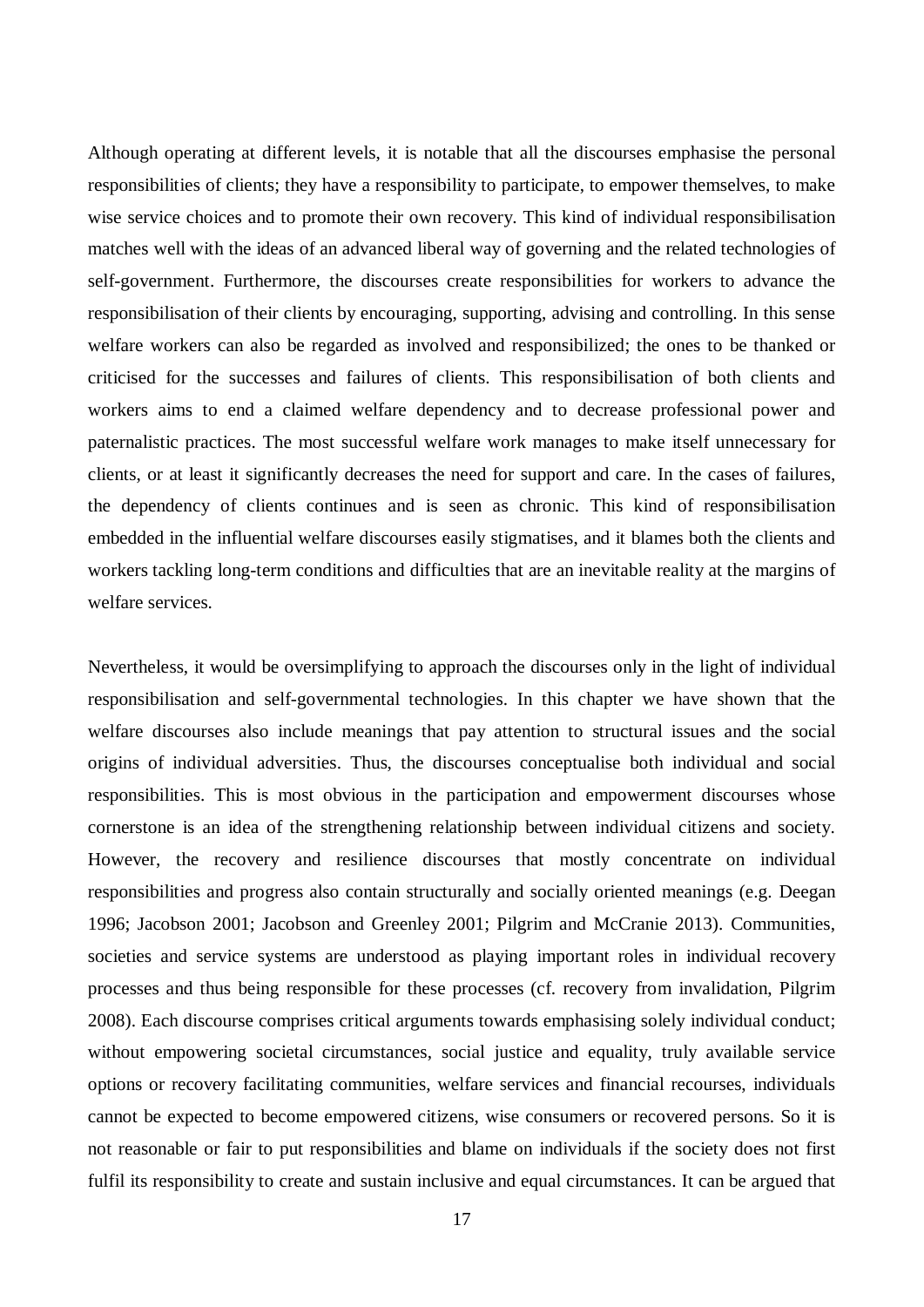the welfare discourses support and justify the dual responsibility of welfare workers, which are to help individuals to overcome barriers and difficulties in life and to take part in changing social conditions. However, nowadays the welfare discourses are more and more on the service of clients' self-responsibilization and individualization of social problems. There is the risk that "the social" fades away and becomes unseen (Haynes 1998; Ferguson 2008; Hanssen *et al*. 2015; Kleppe *et al*. 2015).

In the welfare discourses responsibilities are always tied to rights. This is often forgotten in the critical analyses of the discourses. According to the discourses, individuals have not only responsibilities but also rights to participate, to make choices and to be treated as being capable to recover. In this sense the discourses construct clients as full citizens with accompanied rights. Furthermore, welfare workers are constructed as resources – to which clients are entitled to – in gaining full and active citizenship. Looking from the clients' rights perspective, workers have responsibilities to encourage clients to participate and be active at all levels of society, to coach them in choice making, to inform them about available options and to support them in their recovery processes.

The keywords that we have examined in this chapter – participation, empowerment, consumerism, personalisation, recovery and resilience – carry positive connotations in the current discussions concerning the transformation of Western welfare systems in a way that enables the citizens to have more active and powerful roles in societal and personal lives. They are thus hard to resist. However, the keywords have been problematised in the critical literature, especially from the advanced liberal point of view; some usages of the keywords can produce negative consequences such as discrimination and victim blaming that are to be resisted. Jayasuriya (2002) calls this dilemma of an empowering liberal aim yet one of disempowering results as a "paradox of liberal intent and illiberal outcomes".

In the critical governmentality literature influential welfare discourses are sometimes approached as "big policies" (Howell 2015: 68). Howell (2015: 68), who claims that resilience is increasingly associated to governmentality, writes that in this "big policies" approach "to some extent, subjects then are treated as 'dupes' (and not, for instance, engaged in multiple contestations, shaping, or even taking pleasure in governance)". Since the keywords carry multiple meanings and are used for various purposes, resistance can be accomplished in challenging and strengthening certain meanings of the keywords and downgrading others. If the keywords have been hijacked for certain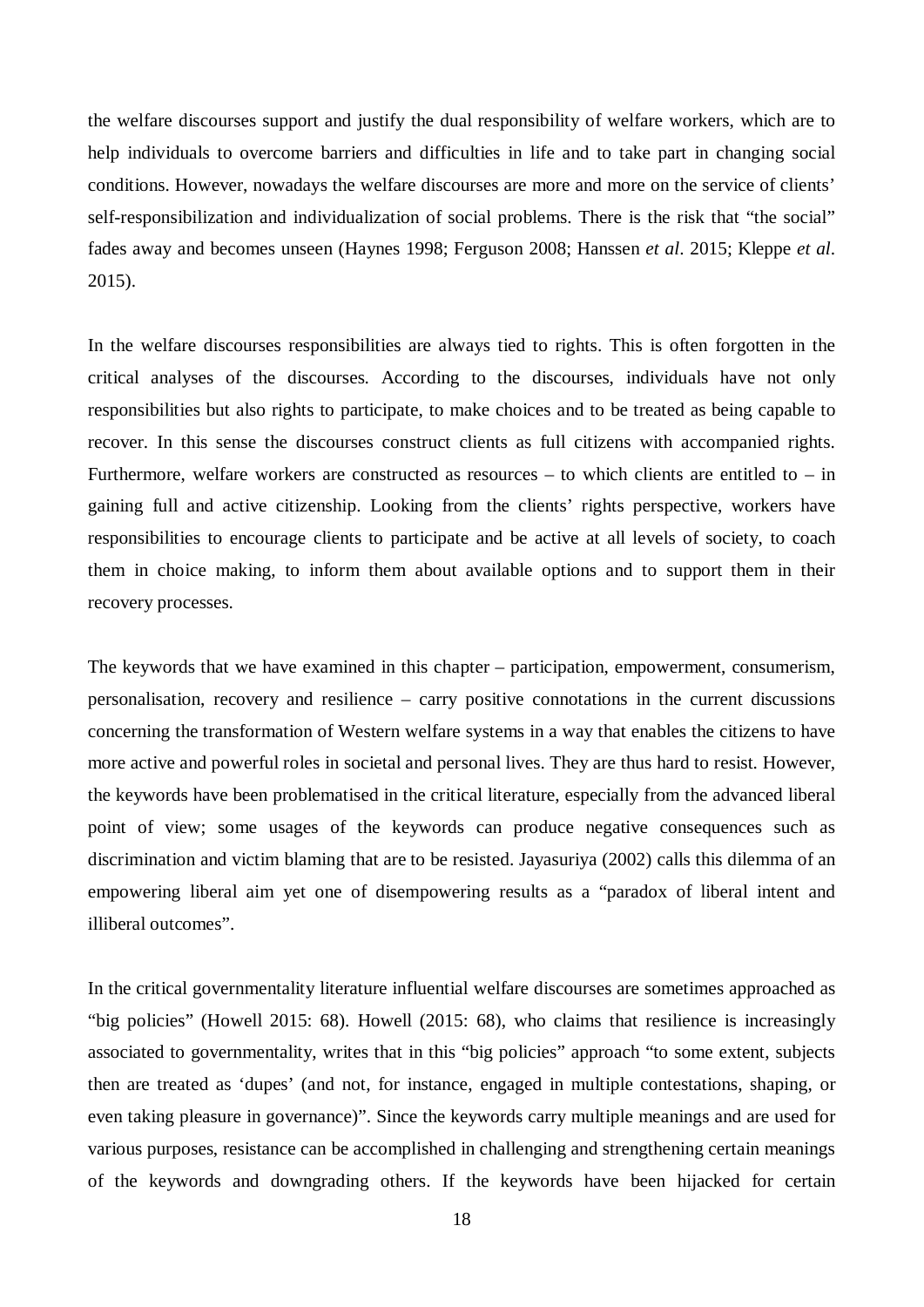governance purposes, such as distributing responsibilities solely to clients for quick recovery, they can be hijacked back for the original professional purposes such as emphasising the role of social factors and social responsibilities in the well-being of citizens. It is also possible to create new meanings for the keywords or even invent new keywords if the current ones are too occupied with an advanced liberal understanding of responsibilisation. Whether and how these kinds of struggles and discourse shifts exist and whether certain "big policies" are dominant at grass-roots level welfare practices are matters of empirical investigation. In the next chapter we introduce methodological approaches and analytic concepts for this kind of empirical research.

# **References:**

Adams, R. (2008) *Empowerment, Participation and Social Work,* Fourth Edition, Houndmills: Palgrave Macmillan.

André, P. with the collaboration of Martin, P. and Lanmafankpotin, G. (2012) 'Citizen Participation', in L. Côté and J.-F. Savard (eds) *Encyclopedic Dictionary of Public Administration*, www.dictionnaire.enap.ca.

Anthony**,** W.A. (1993) 'Recovery from mental illness: the guiding vision of the mental health service system in the 1990s', *Psychosocial Rehabilitation Journal*, (16)4: 11–24.

Arnstein, S. (1969) 'A ladder of citizen participation in the USA', *Journal of the American Institute of Planners*, 35(4): 216–224.

Barnes. M. (2009) 'Authoritative consumers or experts by experience: user groups in health and social care', in R. Simmons, M. Powell and I. Greener (eds) *The Consumer in Public Services: Choice, values and difference* (pp. 219–234), Bristol: Policy Press.

Barnes, M. and Cotterell, P. (2012) 'Introduction: from margin to mainstream', in M. Barnes and P. Cotterell (eds), *Critical Perspectives on User Involvement* (pp. xv-xxvi), Bristol: Policy Press.

Barrett, B., Young, M. S.,Teague, G. B., Winarski., J. T., Moore, K. A. and Ochshorn, E. (2010) 'Recovery orientation of treatment, consumer empowerment, and satisfaction with services: a mediational model, *Psychiatric Rehabilitation Journal,* 34(2): 153–156.

Bassman, R. (1997) 'The mental health system: experiences from both sides of the locked doors', *Professional Psychology: Research and Practice,* 28(3): 238–242.

Beresford, P. (2002) 'Users involvement in research and evaluation: liberation or regulation', *Social Policy and Society,* 1(2): 95–105.

Beresford, P. (2014) *Personalisation*, Bristol: Policy Press, Kindle edition.

Bolzan, N. and Gale, F. (2002) 'The citizenship of excluded groups: challenging the consumerist agenda', *Social Policy and Administration*, 36(4): 363–375.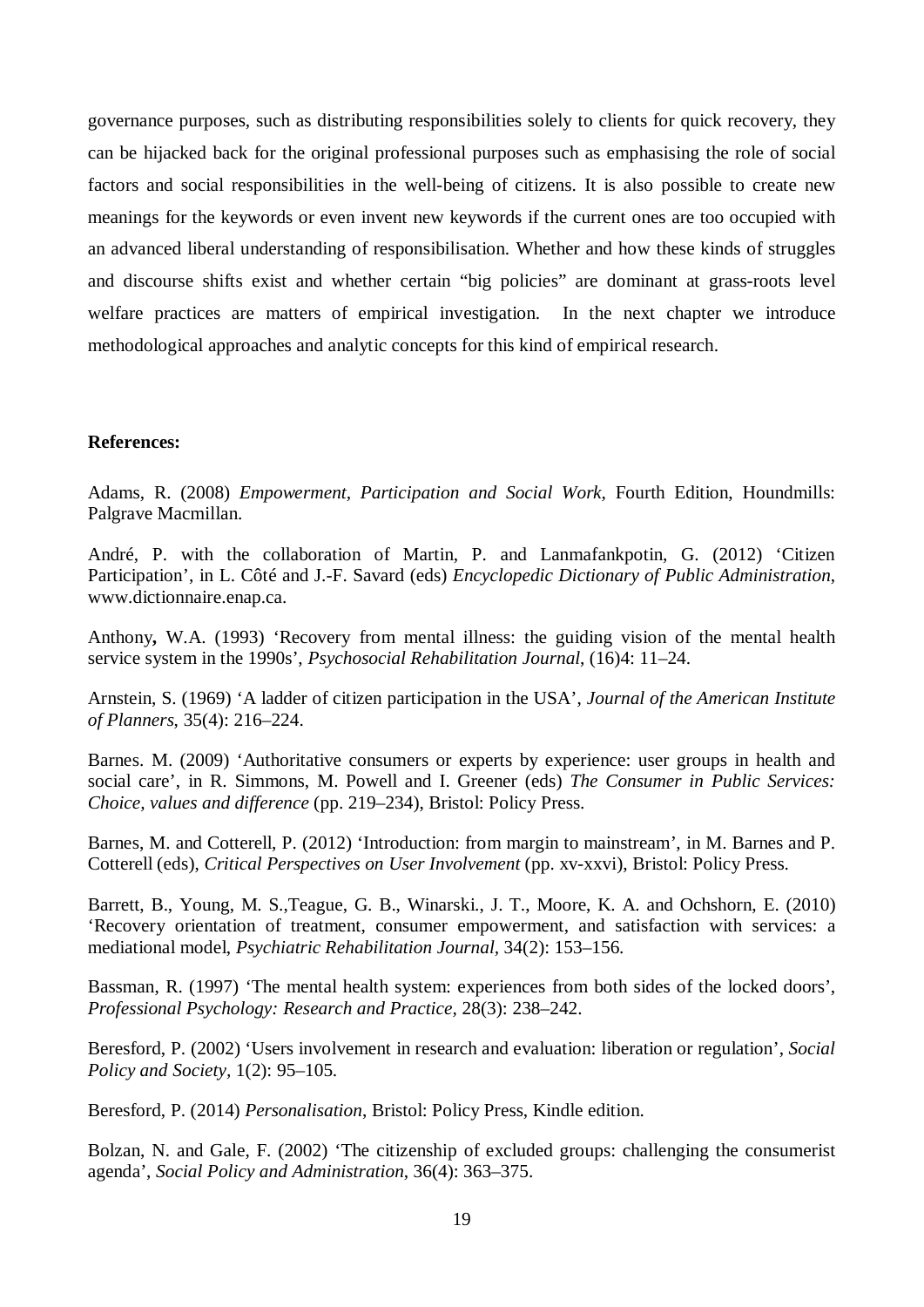Bottrell, D. (2009) 'Understanding 'marginal' perspectives: towards a social theory of resilience', *Qualitative Social Work*, 8(3): 321–339.

Brennaman, L. and Lobo, M. L. (2011) 'Recovery from serious mental illness: a concept analysis', *Issues in Mental Health Nursing*, 32(10): 654–663.

Brown, C., Rempier, M, and Hamera, E. (2008) 'Correlates of insider and outsider conceptualizations of recovery', *Psychiatric Rehabilitation Journal,* 32(1):23–31.

Browne, G., and Hemsley, M. (2008) 'Consumer participation in mental health in Australia: what progress is being made?', *Australasian Psychiatry,* 16(6): 446–449.

Bulley, D. (2013) 'Producing and governing community (through) resilience', *Politics*, 33(4): 265– 275.

Cahill, Jo (1996) 'Patient participation: a concept analysis', *Journal of Advanced Nursing,* 24(3): 561–571.

Carpenter, J. (2002) 'Mental health recovery paradigm: implications for social work', *Health and Social Work*, 27(2): 86–99.

Clarke, J. (2005) 'New labour citizens: activated, empowered, responsibilized, abandoned?', *Critical Social Policy,* 25(4): 447–463.

Clarke, J., Newman, J., Smith, N., Vidler, E. and Westmarland, L. (eds) (2007) *Creating Citizen-Consumers: Changing publics and changing public services*, London: Sage.

Collins, S., Britten, N., Ruusuvuori, J. and Thompson. A. (2007) 'Understanding the process of patient participation', in S. Collins, N. Britten, J. Ruusuvuori and A. Thompson (eds) *Patient Participation in Health Care Consultations: Qualitative perspectives* (pp. 3–21), Berkshire: McGraw-Hill, Open University Press.

Cook, J.A. and Jonikas, J.A. (2002) 'Self-determination among mental health consumer/survivors: using lessons from the past to guide the future', *Journal of Disability Policy Studies*, 13(2): 87–95.

Cossman, B. (2013) 'Anxiety governance', *Law & Social Inquiry,* 38(3): 892–919.

Coyle, D. (2011) 'Impact of person-centred thinking and personal budgets in mental health services: reporting a UK pilot', *Journal of Psychiatric and Mental Health Nursing*, 18(9): 796–803.

Daremo, Å. and Haglund, L. (2008) 'Activity and participation in psychiatric institutional care', *Scandinavian Journal of Occupational Therapy*, 15(3): 131–142.

Davidson, L. and Roe, D. (2007) 'Recovery from versus recovery in serious mental illness: one strategy for lessening confusion plaguing recovery', *Journal of Mental Health,* 16(4): 459–470.

Deegan, P. E. (1996) 'Recovery as a journey of the heart', *Psychiatric Rehabilitation Journal*, 19(3): 91–97.

Drake, R. E., Deegan, P. E. and Rapp, C. (2010) 'The promise of shared decision making in mental health', *Psychiatric Rehabilitation Journal*, 34(1): 7–13.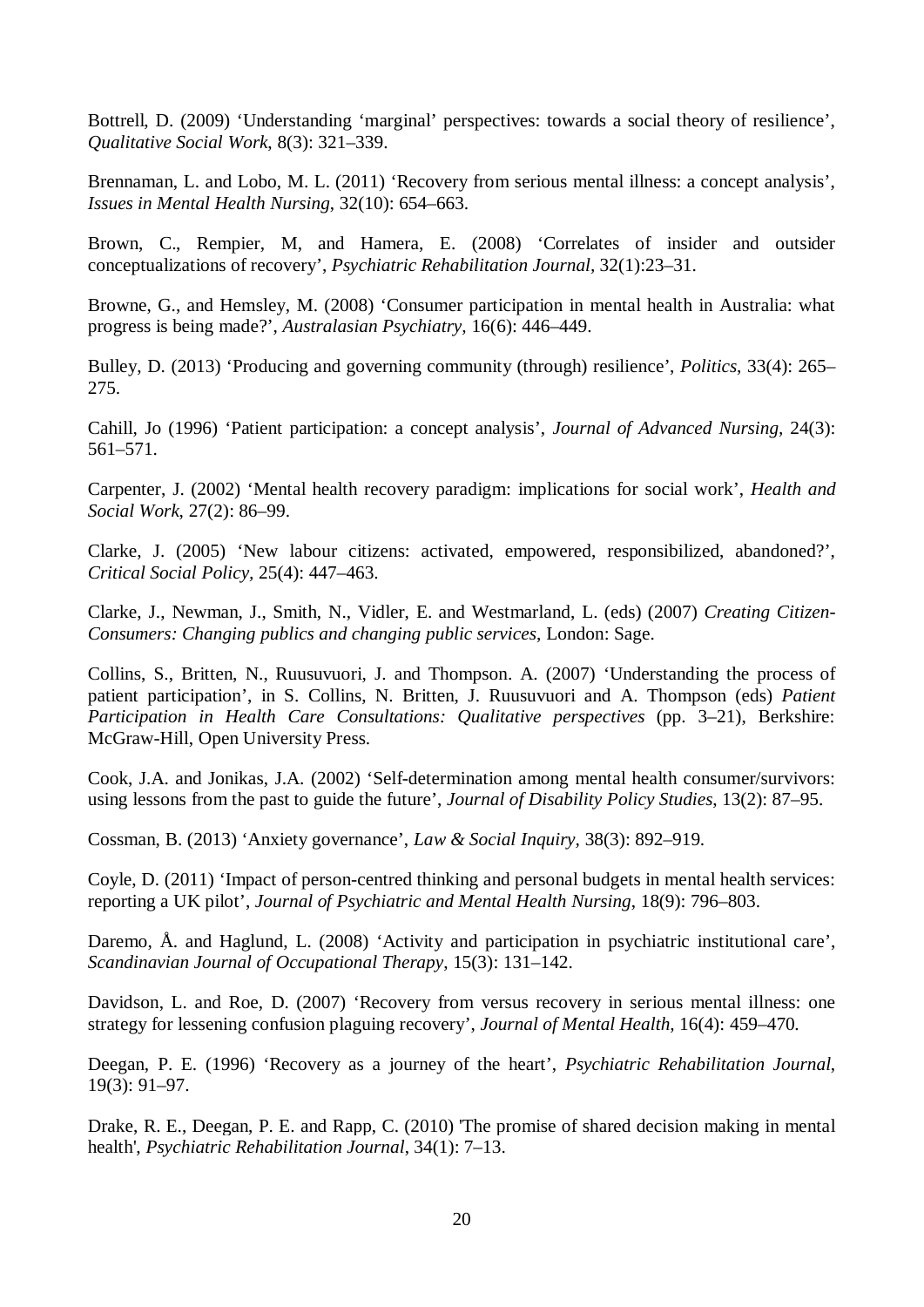Ferguson, I. (2007) 'Increasing user choice or privatizing risk? The antinomies of personalization', *British Journal of Social Work,* 37(3): 387–403.

Ferguson, I. (2008) *Reclaiming Social Work: Challenging neo-liberalism and promoting social justice*, London: Sage.

Fischer, J. and Neale, J. (2008) 'Involving drug users in treatment decisions: an exploration of potential problems', *Drugs, Education, Prevention, and Policy*, 15(2): 161–175.

Folke, C. (2006) 'Resilience: the emergence of a perspective for social-ecological systems analyses', *Global Environmental Change,* 16(3): 253–267.

Fotaki, M. (2009) 'Are all consumers the same? Choice in health, social care and education in England and elsewhere', *Public Money and Management*, 29(2): 87–94.

Fougere, A., Daffern, M. and Thomas, S. (2012) 'Toward an empirical conceptualisation of resilience in young adult offenders', *Journal of Forensic Psychiatry & Psychology*, 23(5/6): 706– 721.

Gardner, A. (2014) *Personalisation in Social Work. 2nd Edition*, London: Sage.

Glendinning, C. (2008) 'Increasing choice and control for older and disabled people: a critical review of new developments in England', *Social Policy and Administration*, 42(5): 451–469.

Glendinning, C., Challis, D., Fernandez, J. L., Jacobs, S., Jones, K., Knapp, M. and Wilberforce, M. (2008) *Evaluation of the Individual Budgets Pilot Programme: Final report*, retrieved November 23 2015 from www.york.ac.uk/spru.

Gray, P. (2009) 'The political economy of risk and the new governance of youth crime', Punishment & Society, 11(4): 443–458.

Greener, I. (2007) 'Choice and voice: a review', *Social Policy and Society*, 7(2): 255–265.

Greve, B. (2009) 'Can choice in welfare states be equitable?', *Social Policy and Administration*, 43(6): 543–556.

Hamilton, S., Tew, J., Szymczyska, P., Clewett, N., Manthorpe, J., Larsen, J. and Pinfold, V. (2016) 'Power, choice and control: how do personal budgets affect the experiences of people with mental health problems and their relationships with social workers and other practitioners?', *British Journal of Social Work*, 46(3): 719–736.

Hansen Löfstrand, C. (2012) 'Homelessness as an incurable condition? The medicalization of the homeless in the Swedish special housing provision', in L.L'Abate (ed) *Mental Illnesses: Evaluation, treatments and implications* (pp.105–126). InTech, DOI: 10.5772/29533.

Hansen Löfstrand, C. and Juhila, K. (2012) 'The discourse of consumer choice in the Pathways Housing First Model', *European Journal of Homelessness*, 6(2):47–68.

Hanssen, J.K., Hutchinson, G.S., Lyngstad, R. and Sandvin J.T. (2015) 'What happens to the social in social work?', *Nordic Social Work Research*, 5(Supplement 1): 115–126.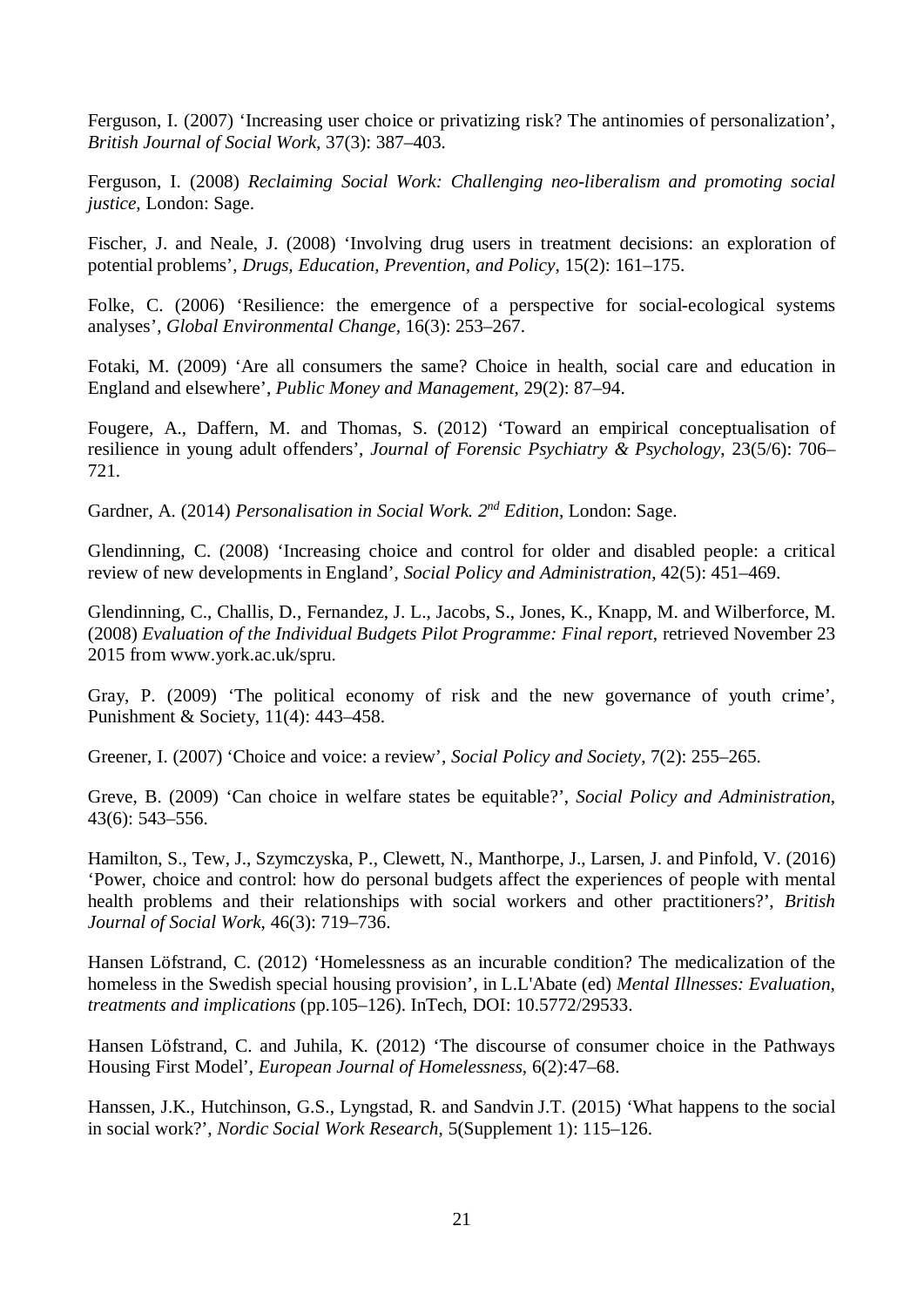Harper, D. and Speed, E. (2012) 'Uncovering recovery: the resistible rise of recovery and resilience', *Studies in Social Justice*, 6(1): 9–25.

Haynes, K. S. (1998) 'One hundred year debate: social reform versus individual treatment', *Social Work*, 43(6): 501–509.

Herrman, H., Stewart, D., Diaz-Granados, N., Berger, E. L., Jackson, B. and Yuen, T. (2011) 'What is resilience?**'**, *Canadian Journal of Psychiatry*, 56(5): 258–265.

Hickey, G., and Kipping, C. (1998) 'Exploring the concept of user involvement in mental health through a participation continuum', *Journal of Clinical Nursing*, 7(1): 83–88.

Hitchen, S., Williamson, G.R. and Watkins, M. (2015) 'Personal budgets for all? Implementing self-directed support in mental health services', *Action Research*, 13(4): 372–391.

Howell, A. (2015) 'Resilience as enhancement: governmentality and political economy beyond 'responsibilisation'', *Politics*, 35(1): 67–71.

Hunt, M.G. and Stein, C.H. (2012) 'Valued social roles and measuring mental health recovery: examining the structure of the tapestry', *Psychiatric Rehabilitation Journal*, 35(6): 441–446.

Jacobson, N. & Curtis, L. (2000) 'Recovery as policy in mental health services: strategies emerging from the state', *Psychiatric Rehabilitation Journal*, 23(4): 333–341.

Jacobson, N.and Greenley, D. (2001) 'What is recovery? A conceptual model and explication', *Psychiatric Services*, 52(4): 482–485.

Jayasuriya, K. (2002) 'The new contractualism: neo-liberal or democratic?', *Political Quarterly*, 73(3): 309–320.

Kemshall, H. (2008) 'Risks, rights and justice: understanding and responding to youth risk', *Youth Justice,* 8(1): 21–37.

Khanlou, N. and Wray, R. (2014) 'A whole community approach toward child and youth resilience promotion: a review of resilience literature', *International Journal of Mental Health & Addiction*, 12(1): 64–79.

Kleppe, L.C., Heggen, K.M. and Engebretsen, E. (2015) 'Dual ideals and single responsibilities: a critical analysis of social workers' responsibility for the ideal of promoting justice at the individual and the societal level', *Nordic Social Work Research,* 5(1): 5–19.

Kukihara, H., Yamawaki, N., Uchiyama, K., Arai, S. and Horikawa, E. (2014) 'Trauma, depression, and resilience of earthquake/tsunami/nuclear disaster survivors of Hirono, Fukushima, Japan', *Psychiatry & Clinical Neurosciences,* 68(7): 524–533.

Kvarnström, S. (2011) *Collaboration in Health and Social Care: Service user participation and teamwork in interprofessional clinical microsystem*, Jönköping: School of Health Sciences, Dissertation Series 15.

Kvarnström, S., Hedberg, B and Cedersund, E. (2013) 'The dual faces of service user participation: implications for empowerment processes in interprofessional practice', J*ournal of Social Work,* 13(3): 287–307.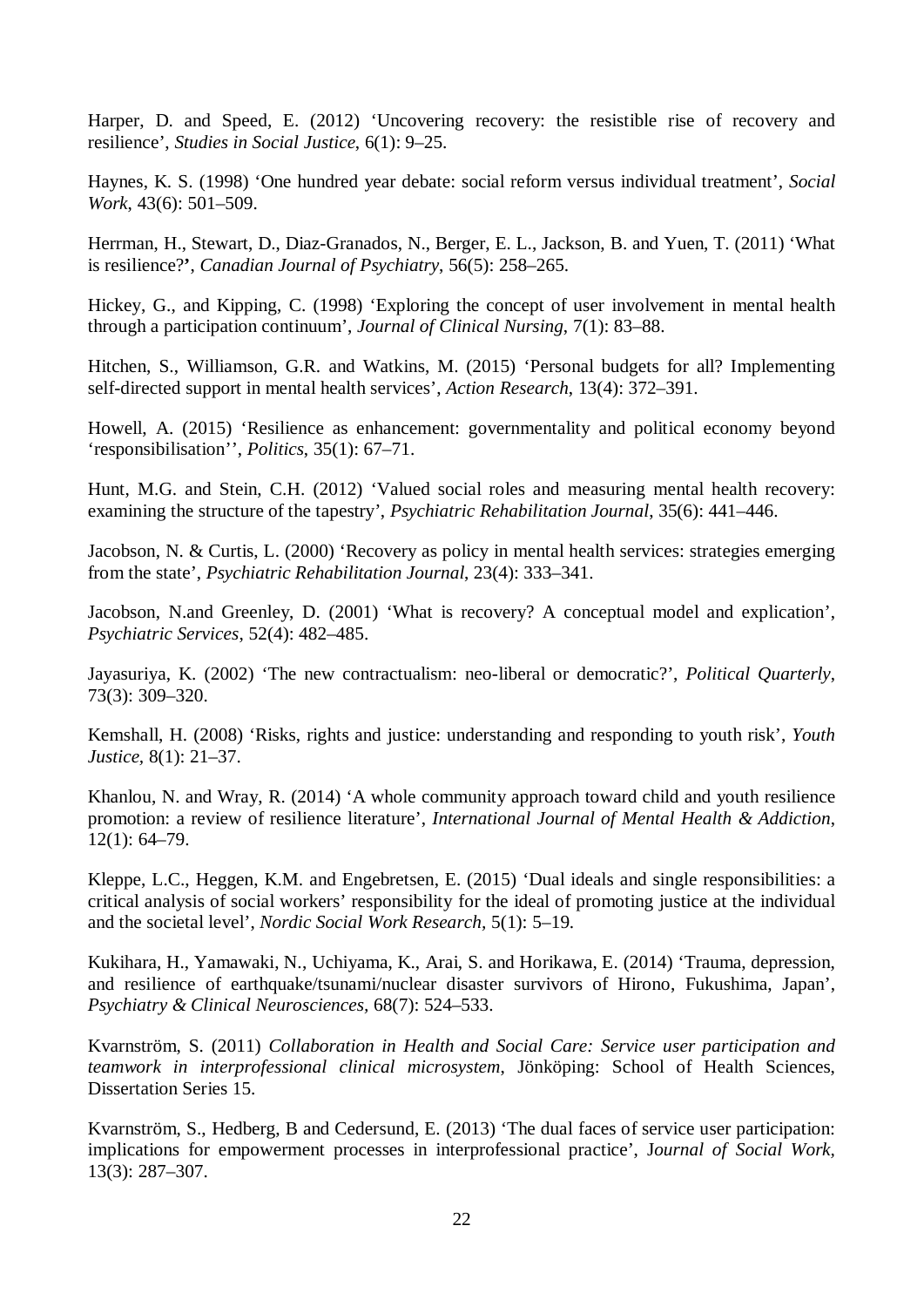Kvarnström, S., Willumsen, E., Andersson-Gäre, B. and Hedberg, B. (2012) 'How service users perceive the concept of participation, specifically in interprofessional practice', *British Journal of Social Work,* 42(1): 129–146.

Lammers J., and Happell, P. (2003) 'Consumer participation in mental health services: looking from a consumer perspective', *Journal of Psychiatric and Mental Health Nursing,* 10(4): 385–392.

Larsen, J., Tew, J., Hamilton, S., Manthorpe, J., Pinfold, V., Szymczynska, P. and Clewett, N. (2015) 'Outcomes from personal budgets in mental health: service users' experiences in three English local authorities', *Journal of Mental Health*, 24(4): 219–224.

Leadbeater, C. (2004) *Personalisation through Participation: A new script for public services*, Demos: London, retrieved November 23 2015 from http://www.demos.co.uk/files/PersonalisationThroughParticipation.pdf.

Le Grand, J. (2005) 'Inequality, choice and public services', in A. Giddens and P. Diamonds (eds) *The New Egalitarianism* (pp. 200–210), London: Policy Network.

Le Grand, J. (2007) *The Other Invisible Hand*, Princeton: Princeton University Press.

Lee, J.A.B. (2001) *The Empowerment Approach to Social Work Practice: Building a beloved community*, New York: Columbia University Press.

Lee, J.A.B. and Hudson R.E. (2011) 'Empowerment approach to social work practice', in F.J. Turner (ed) *Social Work Treatment: Interlocking theoretical approaches* (pp.157–178), Oxford: Oxford University Press.

Leece, J. and Leece, D. (2011) 'Personalisation: perceptions of the role of social work in a world of brokers and budgets', *British Journal of Social Work*, 41(2): 204–223.

Lyon-Callo, V. (2000) 'Medicalizing homelessness: the production of self-blame and selfgoverning within homeless shelters', *Medical Anthropology Quarterly*, 14(3): 328–345.

MacKinnon, D. and Derickson, K. D. (2013) 'From resilienc**e** to resourcefulness: a critique of resilience policy and activism', *Progress in Human Geography*, 37(2): 253–270.

Mancini, M. A., Hardiman, E.R. and Lawson, H.A. (2005) 'Making sense of it all: consumer providers theories about factors facilitating and impeding recovery from psychiatric disabilities', *Psychiatric Rehabilitation Journal*, (29)1: 48–55.

Marriott, C., Hamilton-Giachritsis, C. and Harrop, C. (2014) 'Factors promoting resilience following childhood sexual abuse: a structured, narrative review of the literature', *Child Abuse Review*, 23(1): 17–34.

Matthies, A-L. and Uggerhoej, L. (eds) (2014) *Participation, Marginalisation and Welfare Services: Concepts, politics and practices across European countries*, Surrey: Ashgate.

Miller, P. and Rose, N. (2008) *Governing the Present: Administering economic, social and personal life*, Cambridge: Polity Press.

Mol, A. (2008) *The Logic of Care: Health and the problem of patient choice*, London: Routledge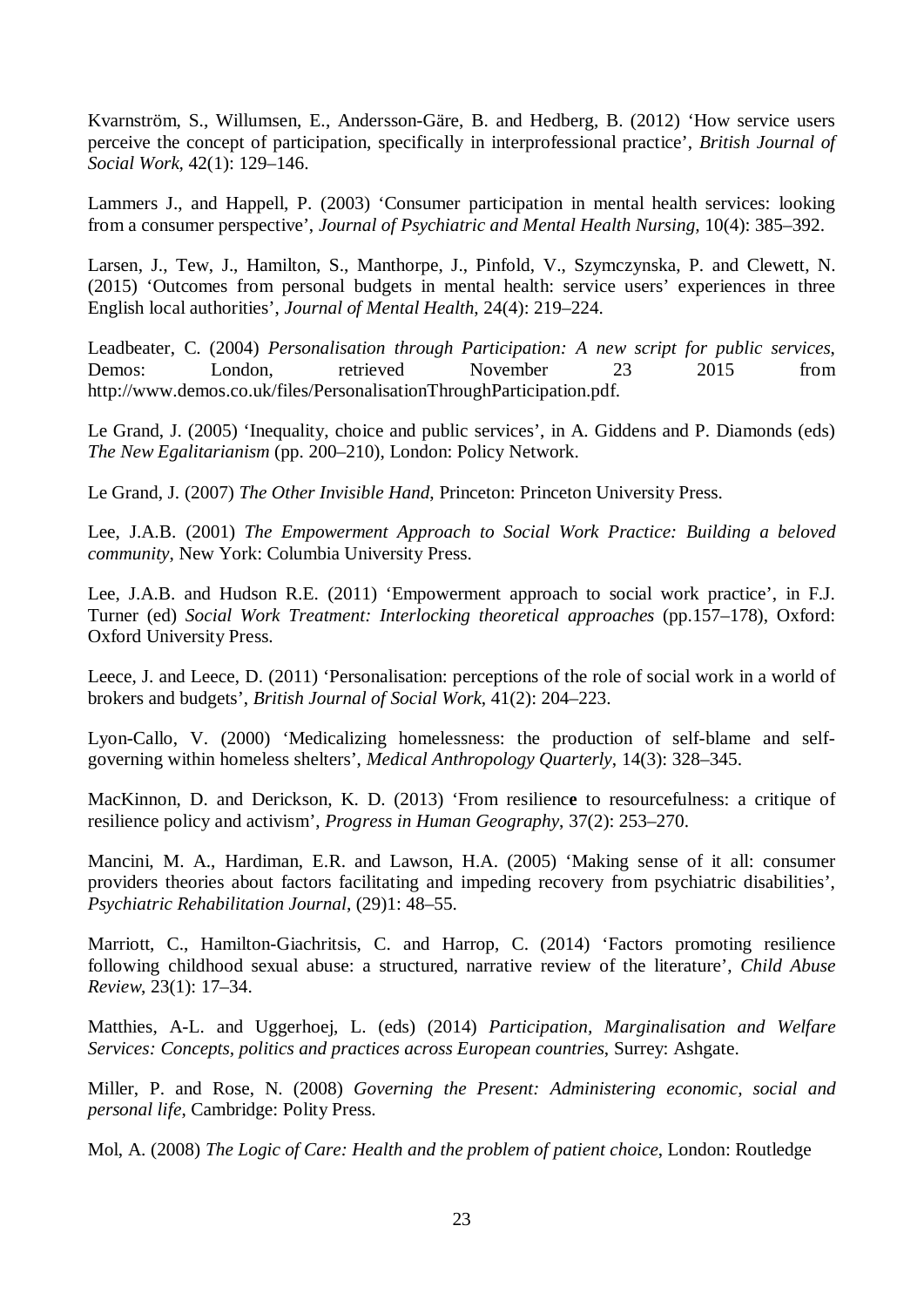Muir, K. and Strnadová, I. (2014) 'Whose responsibility? Resilience in families of children with developmental disabilities', Disability & Society, 29(6): 922–937.

Needham, C. (2009) 'Editorial: consumerism in public services', *Public Money and Management*, 29(2): 79–81.

Needham, C. (2011) 'Personalization: from story-line to practice', *Social Policy & Administration,* 45(1): 54–68.

Noorani, T. (2013) 'Service user involvement, authority and the 'expert-by-experience' in mental health', *Journal of Political Power*, 6(1): 49–68.

*Oxford Dictionaries: Language matters*. http://www.oxforddictionaries.com/.

Paddison, R., Docherty, I. and Goodlad, R. (2008) 'Responsible participation and housing: restoring democratic theory to the scene', *Housing Studies*, 23(1): 129–147.

Peer, J. W. and Hillman, S. B. (2014) 'Stress and resilience for parents of children with intellectual and developmental disabilities: a review of key factors and recommendations for practitioners, *Journal of Policy & Practice in Intellectual Disabilities*, 11(2): 92–98.

Piat, M., Sabetti, J., Couture, A., Sylvestre, J., Provencher, H., Botschner, J. and Stayner, D. (2009) 'What does recovery mean for me? Perspectives of Canadian mental health consumers', *Psychiatric Rehabilitation Journal,* (32)3: 199–207.

Pilgrim, D. (2008) ''Recovery' and current mental health policy', *Chronic Illness* 4(4): 295–304.

Pilgrim, D. and McCranie, A. (2013) *Recovery and Mental Health: A critical sociological account*, Basingstoke: Palgrave MacMillan.

Pilgrim D. and Waldron, L. (1998) 'User involvement in mental health service development: how far can it go?', *Journal of Mental Health,* 7(1): 95–104.

Pollack, S. (2010) 'Labelling clients 'risky': social work and the neo-liberal welfare state', *British Journal of Social Work*, 40(4): 1263–1278.

Rabiee, P., Moran, N. and Glendinning, C. (2009) 'Individual budgets: lessons from early users experiences', *British Journal of Social Work*, 39(5): 918–935.

Raitakari, S., and Juhila K. (2013) 'Kuluttajuusdiskurssit ja palveluvalinnat mielenterveyskuntoutuksen asiakaspalavereissa' [Consumer discourses and service choices in mental health rehabilitation meetings], in M. Laitinen and A. Niskala (eds) *Asiakkaat toimijoina sosiaalityössä* [Clients as agents in social work] (pp. 167–195), Tampere: Vastapaino.

Raitakari, S., Saario, S., Juhila, K., and Günther, K. (2015b) 'Client participation in mental health: shifting positions in decision-making', *Nordic Social Work Research*, 5(1): 35–49.

Rappaport, J. (1987) 'Terms of empowerment/exemplars of prevention: toward a theory for community psychology', *American Journal of Community Psychology*, 12(2): 121–148.

Roberts, G. and Wolfson, P. (2004) 'The re-discovery of recovery: open to all', *Advances in Psychiatric Treatment*, 10(1): 37–49.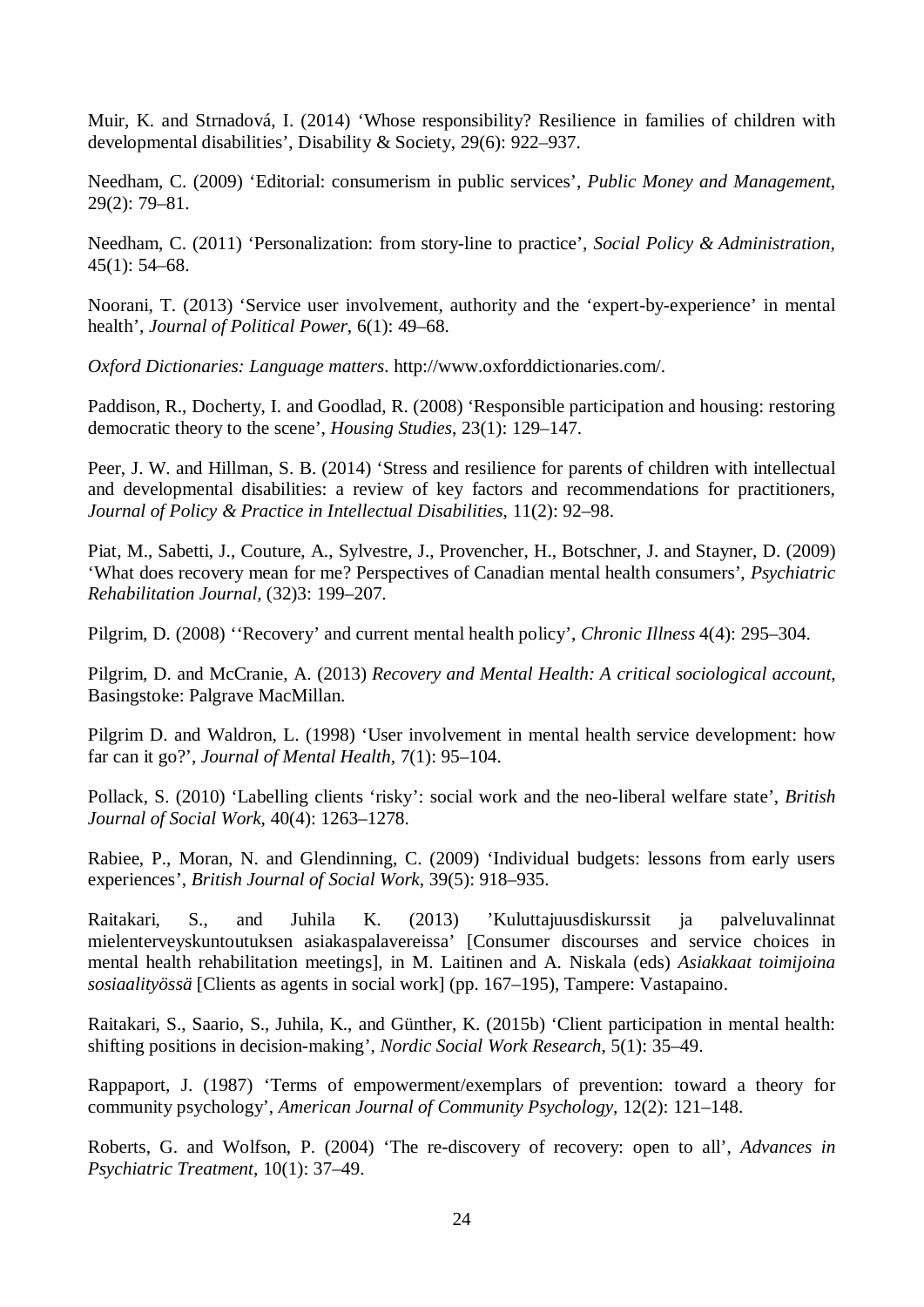Rogers, P. (2013) 'Rethinking resilience**:** articulating community and the UK riots', *Politics*, 33(4): 322–333.

Rose, N. (2000) 'Government and control', *The British Journal of Criminology*, 40(2): 321–339.

Rotarangi, S. J. and Stephenson, J. (2014) 'Resilience pivots: stability and identity in a socialecological-cultural system', *Ecology & Society*, 19(1): 502–511.

Roy, A. and Buchanan, J. (2016) 'The paradoxes of recovery policy: exploring the impact of austerity and responsibilisation for the citizenship claims of people with drug problems', *Social Policy & Administration*, 50(3): 398–413.

Scourfield, P. (2010) 'Going for brokerage: a task of 'independent support' or social work', *British Journal of Social Work*, 40(3): 858–877.

Scott, A. and Wilson, L. (2011) 'Valued identities and deficit identities: Wellness Recovery Action Planning and self- management in mental health', *Nursing Inquiry*, 18(1): 40–49.

Shastri, P.C. (2013) 'Resilience**:** building immunity in psychiatry', *Indian Journal of Psychiatry*, 55(3): 224–234.

Simmons, A. and Yoder, L. (2013) 'Military resilience: a concept analysis', *Nursing Forum*, 48(1): 17–25.

Simmons, R., Powell, M. and Greener, I. (eds) (2009) *The Consumer in Public Services: Choice, values and difference*, Bristol: Policy Press.

Spicker, P. (2013) 'Personalisation falls short', *British Journal of Social Work*, 43(7): 1259–1275.

Sudmeier-Rieux, K. I (2014) 'Resilience: an emerging paradigm of danger or of hope?'*, Disaster Prevention & Management*, 23(1): 67–80.

Teghtsoonian, K. (2009) 'Depression and mental health in neoliberal times: a critical analysis of policy and discourse', *Social Science and Medicine,* 69(1): 28–35.

Tobin M., Chen L. and Leathley C. (2002) 'Consumer participation in mental health: who wants it and why?', *Australian Health Review,* 25(3): 91–100.

Ungar, M., Brown, M., Leibenberg, L., Cheung, M. and Levine, K. (2008) 'Distinguishing differences in pathways to resilience among Canadian youth', *Journal of Community Mental Health*, 27(1): 1–13.

Walker, J. and Cooper, M. (2011) 'Genealogies of resilience: from systems ecology to the political economy of crisis adaptation', *Security Dialogue*, 42(2): 143–160.

Welsh, M. (2014) 'Resilience and responsibility: governing uncertainty in a complex world', *The Geographical Journal,* 180(1): 15–26.

Williams, R. (1976) *Keywords: A vocabulary of culture and society*, Glasgow: Fontana.